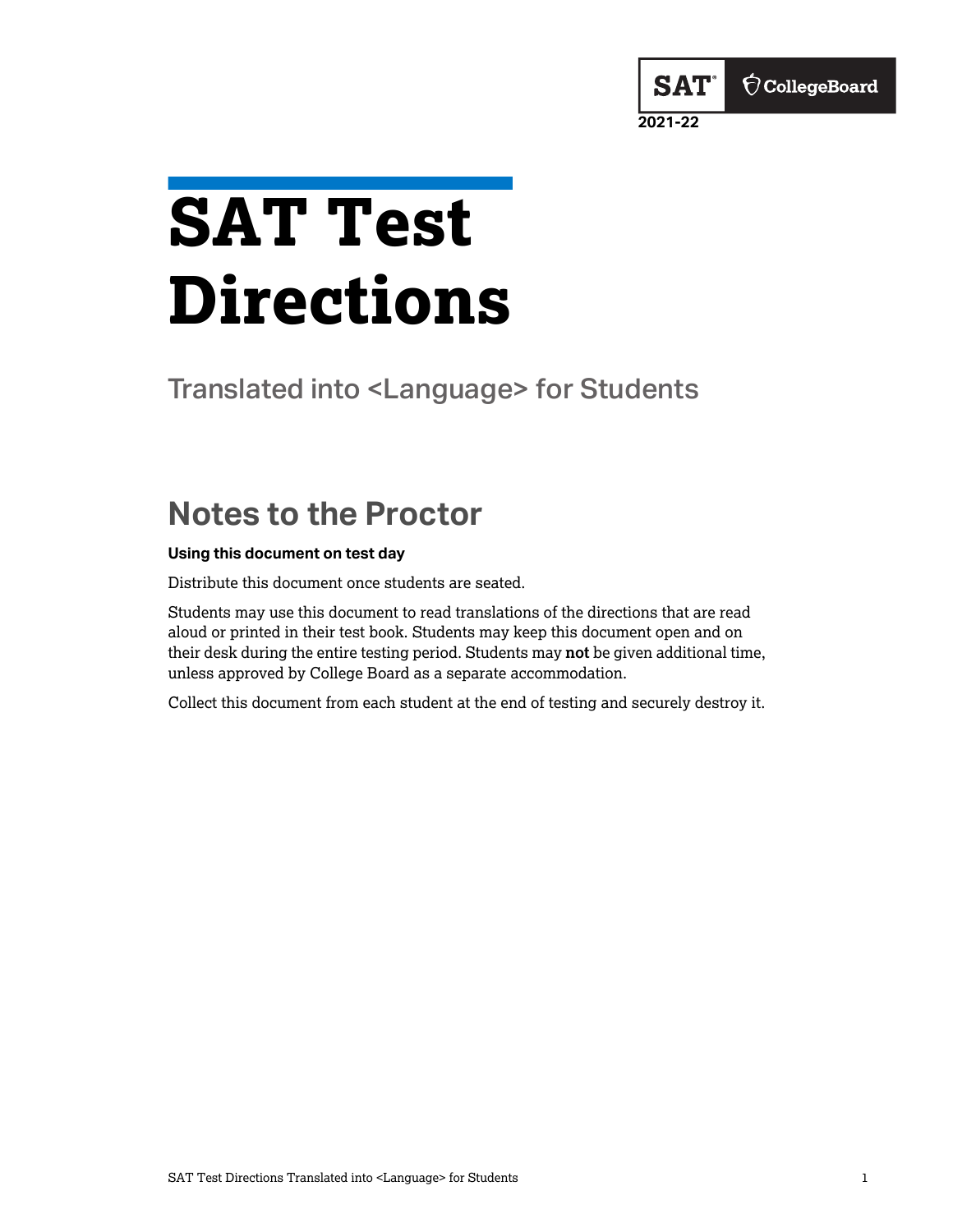# <span id="page-1-0"></span>**Notes to the Student**

The following is a translation of the directions the proctor will read aloud, as well as the written directions found in your test book. Follow along as your proctor reads the English directions aloud. If you have questions about what is being read by your proctor, please raise your hand.

- These translated directions may not match word-for-word what is read by your proctor; however, the relevant information is the same.
- Your proctor may skip some instructions that don't apply to your testing situation.
- You may keep this document on your desk for the entire testing time, but must return it to the proctor after testing.
- You may NOT use this document for scratch paper.
- At various times, your proctor will announce the time remaining in the section, as well as breaks when appropriate. If you are testing with an approved accommodation, these announcements may differ from the timing and breaks listed in this translated document. Please listen carefully to the announcements read by your proctor.
- If you are testing with an approved accommodation, your proctor may give you additional directions in English.
- Icons are used throughout this document to draw your attention to specific information:



M

Important information

Directions found in your test book

All shaded text indicates directions spoken by your proctor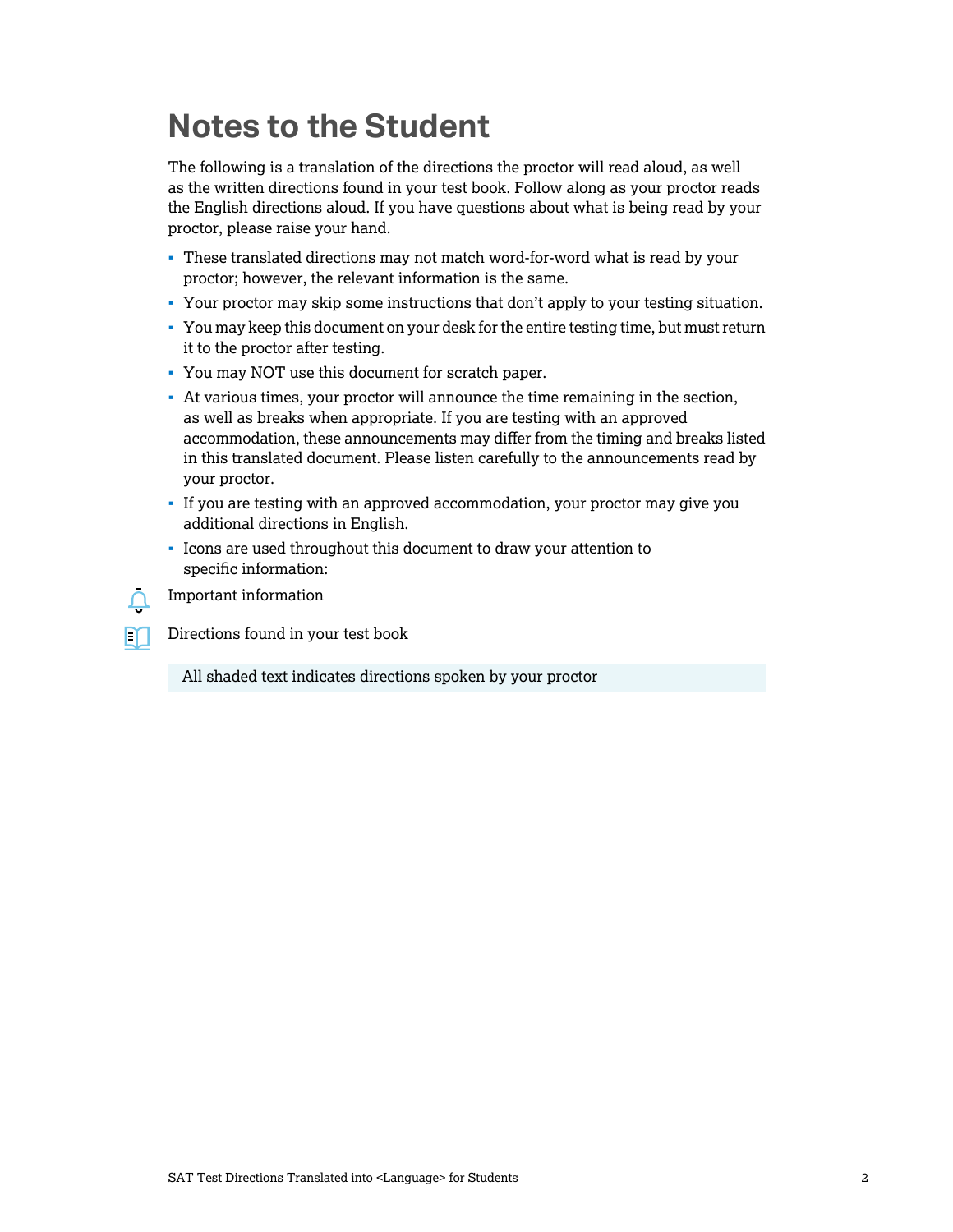# **Contents**

**[Notes to the Proctor](#page-0-0)** 1 **[Notes to the Student](#page-1-0)** 2 **[Standard Script](#page-3-0)** 4 [Before the Test Begins](#page-3-0) 4 [Answer Sheet Distribution](#page-5-0) 6 [Test Book Distribution](#page-6-0) 7 [Front Cover Directions](#page-8-0) 9 [Back Cover Directions](#page-9-0) 10 [Section 1: Reading Test](#page-10-0) 11 [Section 1 Test Book Directions](#page-11-0) 12 [Break Between Sections](#page-11-0) 12 [Certification Statement](#page-11-0) 12 [Section 2: Writing and Language Test](#page-12-0) 13 [Section 2 Test Book Directions](#page-13-0) 14 [Section 3: Math Test – No Calculator](#page-13-0) 14 [Section 3 Test Book Directions](#page-15-0) 16 [Break Between Sections](#page-16-0) 17 [Section 4: Math Test – Calculator](#page-17-0) 18 [Section 4 Test Book Directions](#page-19-0) 20 [After Section 4](#page-20-0) 21

#### **[After the Test](#page-22-0)** 23

[Before Collecting Answer Sheets](#page-22-0) 23 [Completing the Answer Sheets](#page-22-0) 23 [Before Dismissing Students](#page-24-0) 25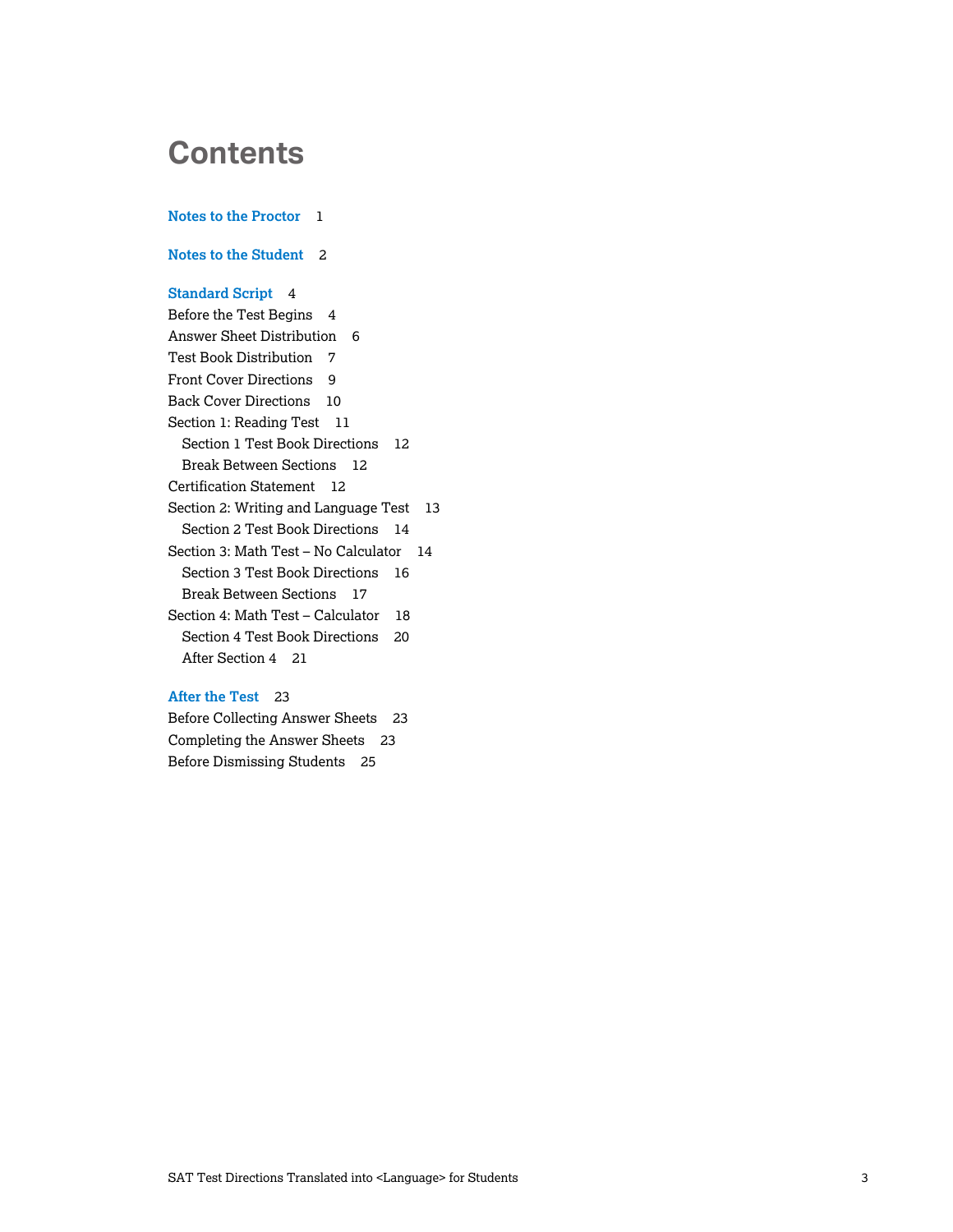# <span id="page-3-0"></span><sup>1</sup> **Standard Script**

# 1.1 **Before the Test Begins**

#### Your proctor will begin by saying:

Good morning. As you know, you're here to take the SAT. Congratulations on taking this important step toward your college and career goals.

Before we begin the test, I am going to read some instructions. This should take about 20 minutes. Please listen carefully and raise your hand if you have any questions. Remember, my role is to make sure you have the best opportunity to demonstrate your skills and knowledge.

If you are using printed directions, open the booklet now to follow along as I give instructions.

#### Your proctor will continue by saying:

College Board SAT terms and conditions include rules and policies to make sure all students have a fair and equal test experience. Everyone in this room today is responsible for helping make that happen. If anyone disturbs others or tries to gain an unfair advantage, I'll ask them to leave the room and their scores will be canceled. They may also be prevented from taking other College Board tests in the future.

#### Your proctor will list examples of misconduct by saying:

Here are some examples of unfair advantages:

- Giving or receiving help of any kind
- Looking through the test book before time starts
- Looking at any section other than the one we're currently on
- Marking or changing answers after time is called
- Attempting to remove test materials from the testing room
- Using a mobile phone or any other unauthorized testing aid either during testing or during breaks
- Using an answer key or sharing answers with anyone during or after the test
- Going to a locker or leaving the building during the test
- Attempting to take the test for someone else
- Eating or drinking during testing without an approved accommodation to do so
- Causing a disturbance
- Failing to follow testing procedures

These policies help make sure your testing experience today is fair, and that you can focus on your own test without distractions.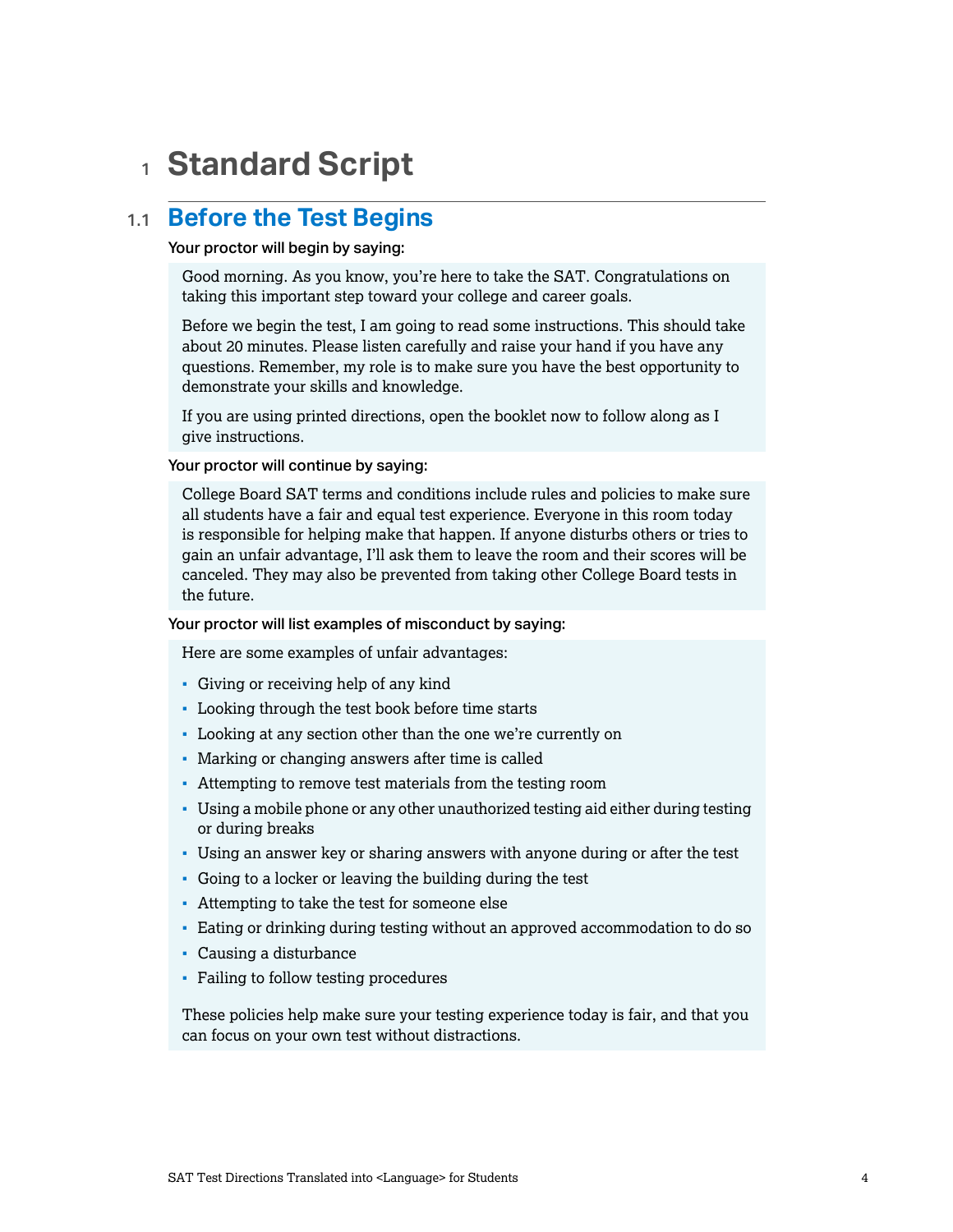(A) If your school has collected students' personal belongings, your proctor will say:

By this time you should have turned in all phones and any other electronic devices. If anyone still has an electronic device of any kind, including a smartwatch or fitness tracker, please disable any alarms, power it off, and turn it in to me now, and it will be returned to you at the end of the test.

(B) If your school does not allow collection of students' personal belongings, your proctor will say:

At this time, if you have a phone or any other electronic device in your possession, including a smartwatch or fitness tracker, you must disable any alarms, completely power it off, and put it in a bag or backpack to the side of the room until the test is over. If you need a plastic bag to store your phone in, raise your hand and I will give one to you.

To all students, your proctor will say:

Any electronic device that is not turned off and put away may be confiscated and its contents inspected as part of a thorough investigation. If you are seen with a device or your device makes a noise or creates a disturbance while in your possession, I will have to dismiss you from testing. From this point on, I will dismiss any student that I see with a phone, smartwatch, or other electronic device.

Then your proctor will say:

Thank you for paying attention to these instructions. Now, you'll clear your desks for testing.

- Remove everything from your desk except your Number 2 pencils with erasers, acceptable calculators, including any backup calculators, and printed instructions or word-to-word dictionary, if you are using one.
- If you brought extra batteries, drinks, or snacks, put them on the floor under your desk.
- If you have any bags or backpacks remaining at your desk, close them and put them to the side of the room until testing is over.

When all students are ready, your proctor will say:

I will take a moment now to look around and make sure you're all using acceptable calculators.

Then your proctor will say:

Please remember that you may not share or exchange calculators at any time. Put your calculator under your desk now. You will not need it until a later section.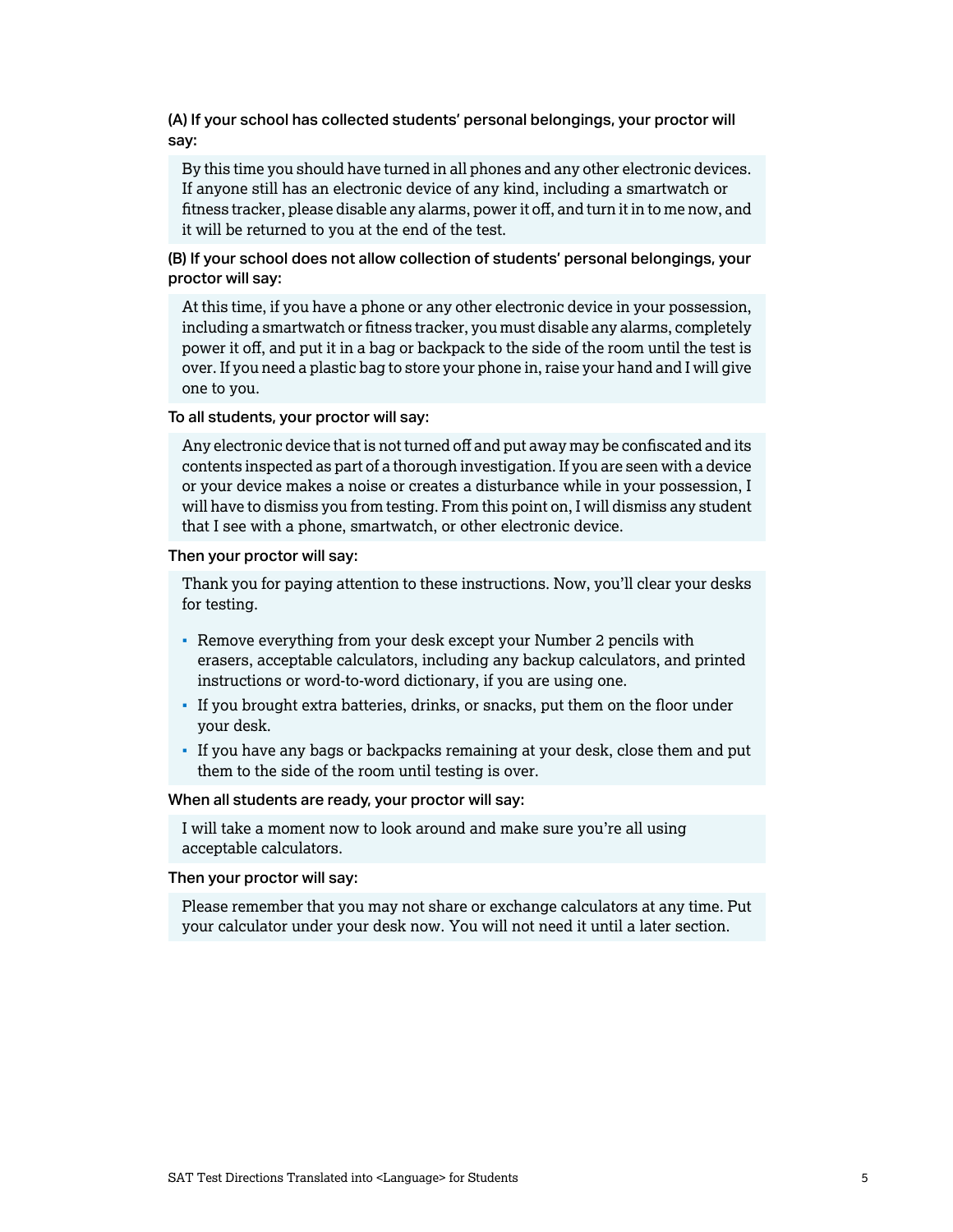# <span id="page-5-0"></span>1.2 **Answer Sheet Distribution**

After distributing answer sheets, your proctor will say:

These are the answer sheets that you'll use to mark your answers on the test. If you're using a large-print answer sheet, read the instructions on the front page of your answer sheet now. Your page numbers will be different from those I announce, but the field numbers will be the same as the field numbers I give for everyone. You'll mark the squares with an X instead of filling in bubbles.

#### (A) If all students populated an answer sheet during a preadministration session, your proctor will say:

Everyone here should have an answer sheet with a label and/or printed and bubbled information on it. Please check that you have the correct answer sheet by making sure it shows your correct legal name and date of birth. Raise your hand if you have the wrong answer sheet or if you find any errors on the label.

(B) If you or other students need to fill out required fields on the answer sheet, your proctor will say:

Some of you may already have a label and/or printed and bubbled information on the answer sheet I just gave you. If that's the case, please check that you have the correct answer sheet by making sure the information on your answer sheet is correct. If it's correct, please sit quietly for a few minutes while I direct other students to fill out the required fields on their answer sheets. If any information on your answer sheet is incorrect please raise your hand now.

#### To all students, your proctor will say:

If you need to complete field 1, fill in your legal last name, first name, and middle initial (if you have one). Include spaces, hyphens, or apostrophes if these are part of your name. Print the letters in all caps in the boxes, then fill in the corresponding bubbles. Make sure each mark is dark and completely fills the bubble. Look up when you're done.

#### For field 2, your proctor will say:

If you need to complete field 2, and you attend this school, print our 6-digit school code in field 2 and fill in the corresponding bubbles. Look up when you're done.

If you don't attend this school or are homeschooled, raise your hand. I will come over to give you the correct code to enter in field 2.

#### For fields 3 and 4, your proctor will say:

If you need to complete fields 3 and 4 and you attend this school, fill in the bubble for "Yes" in field 3 and print our school's name, city, and state in field 4. If you don't regularly attend this school, fill in the bubble that applies to you in field 3 and print your school information in field 4. Raise your hand if you aren't sure what to fill in.

#### For field 5, your proctor will say:

If you need to complete field 5, print and bubble in your student ID number, starting with the first column to the left. If there are letters in your ID number, don't include them and only enter the numerals with no spaces between them. If you don't know your student ID number, leave field 5 blank. Look up when you're done.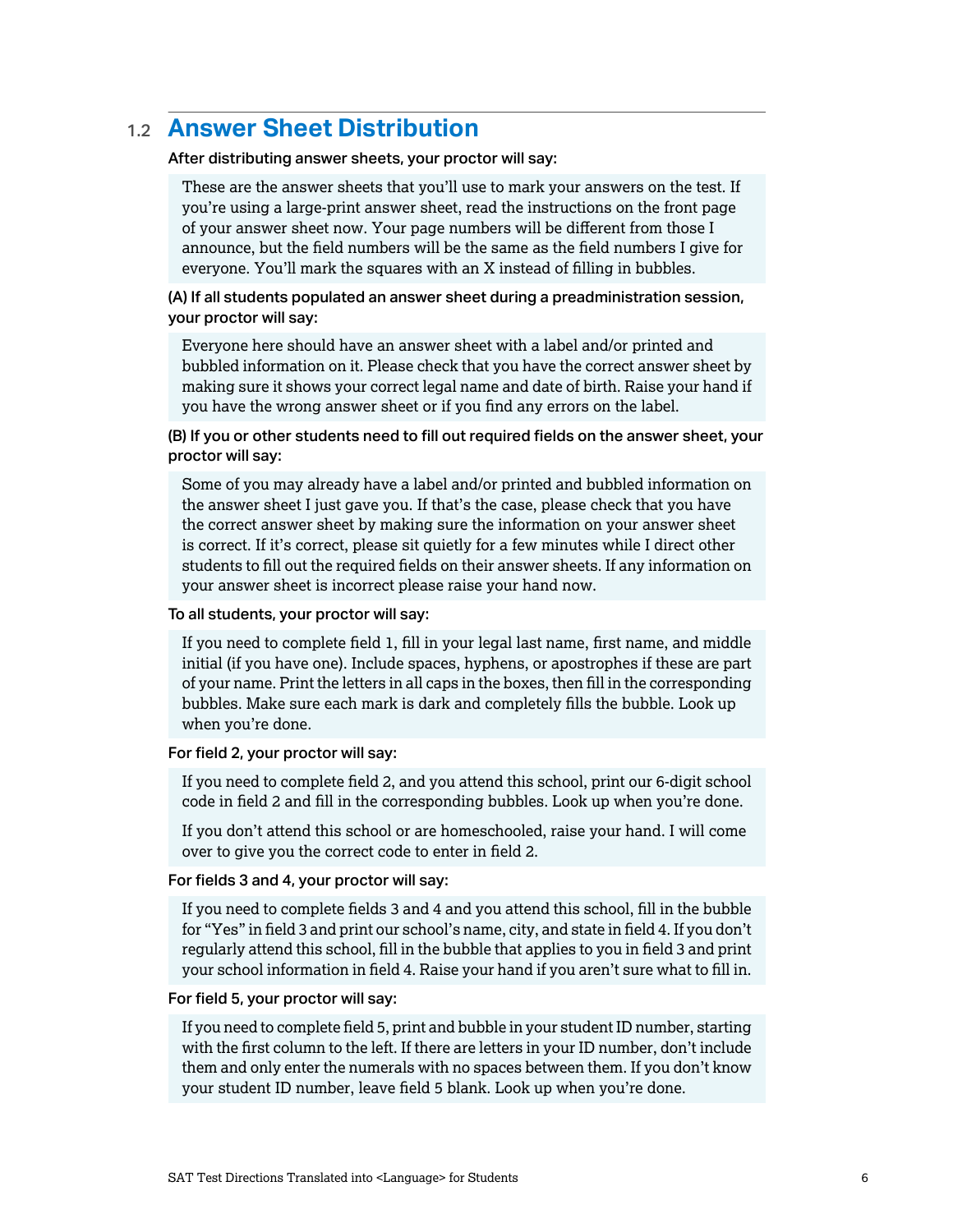<span id="page-6-0"></span>For field 6, your proctor will say:

If you need to complete field 6, fill in the bubble for your current grade.

For field 7, your proctor will say:

If you need to complete field 7, fill in the bubble for the month you were born. On large-print answer sheets, fill in the digits for the month, starting with a zero if the month has only 1 digit. Next, write in the 2-digit number for the day you were born, starting with a zero if the day is less than 10. Then write the last 2 digits of the year you were born. Fill in the corresponding bubbles and look up when you're done.

For field 8, your proctor will say:

If you need to complete field 8, do so now.

For field 9, Test Type, your proctor will say:

In field 9, bubble in "SAT" as the test you're taking today if it isn't already bubbled in.

Before distributing test books, your proctor will say:

If you have other fields to complete in the nontest part of your answer sheet, you'll have a chance to complete them after the test is over.

### 1.3 **Test Book Distribution**

Now your proctor will say:

I will now distribute your test books. Do not open them until I tell you to.

#### Your proctor will continue by saying:

When you get the test book, turn it over and print your last name, first name, and middle initial, if you have one.

Then print this school's code \_\_\_\_\_\_\_\_\_ and name and this room's testing room code (or name) which I've posted for you.

#### Then your proctor will say:

Now read the back cover. It has important information about marking answers and scoring. When you have finished reading, please look up.

Are there any questions about what you just read?

Your proctor will give additional instructions for marking answers by saying:

It's important that you follow the directions for marking your answers so your answer sheet can be scored. I'm going to emphasize the most important points to make sure they're clear. Please listen carefully.

- Mark all of your answers on the answer sheet. You may use your test book for scratch work, but only answers marked on the answer sheet can be scored, unless you have College Board approval to mark them in the test book.
- After time has been called, you may not transfer answers from your test book to your answer sheet or fill in bubbles.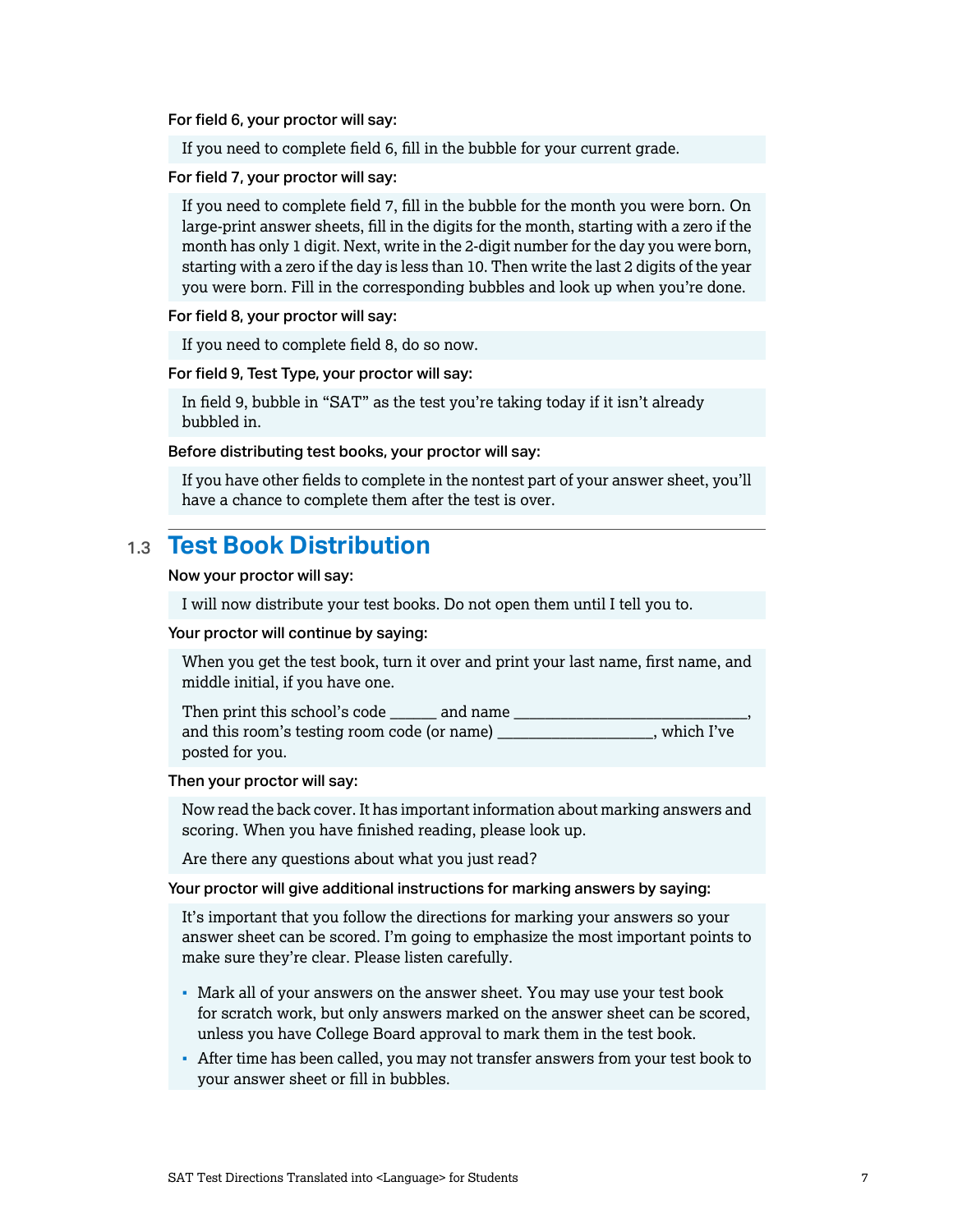- Make sure you use a Number 2 pencil. Don't use a pen, a colored pencil, or a mechanical pencil.
- Mark 1 answer for each question and fill in the bubbles on the answer sheet darkly and completely.
- Don't make any marks on your answer sheet other than your answers. Stray marks on your answer sheet will interfere with scoring.
- If you erase, do so completely. Incomplete erasures may be scored as intended answers.

#### To students who are approved to record their answers in their test book, your proctor will say:

If you've been approved to record your answers in the test book, circle the letter of your chosen answer in your test book. Only circle 1 answer for each question. If you change your mind, erase as completely as you can.

#### **Complete Test Information on the Answer Sheets**

For field A, Form Code, your proctor will say:

Find field A on the back of your answer sheet (or page 16 of your large-print answer sheet). Find the Form Code on the back of your test book. Copy the Form Code exactly as it appears on your test into field A on your answer sheet, and fill in the appropriate bubbles. Please look up when you are finished.

#### For field B, Test ID, your proctor will say:

For field B, find the Test ID on the back of your test book. Copy the Test ID exactly as it appears on your test book into field B on your answer sheet, and fill in the appropriate bubbles. Please look up when you are finished.

#### For field C, Test Book Serial Number, your proctor will say:

For field C, look at the front cover of your test book. Find the number in the upper right corner labeled Test Book Serial Number. Enter your serial number into field C on your answer sheet and fill in the corresponding bubbles.

#### After students have completed fields A–C, your proctor will say:

To prevent problems with getting your scores, check the Form Code, Test ID, and Test Book Serial Number fields to make sure you entered them correctly.

If your school is using testing room codes, your proctor will say:

In field D on your answer sheet, fill in the 3-digit testing room code, \_\_\_\_\_\_, which I have posted for you.

#### **Final Points Before Testing**

To all students, you proctor will say:

You'll begin the test in just a few minutes, after I read a few final instructions.

During testing, keep your answer sheet and test book flat on your desk. If you find something wrong with your answer sheet or test book, such as a missing page, or if you realize that you have been writing answers in the wrong section of your answer sheet, raise your hand.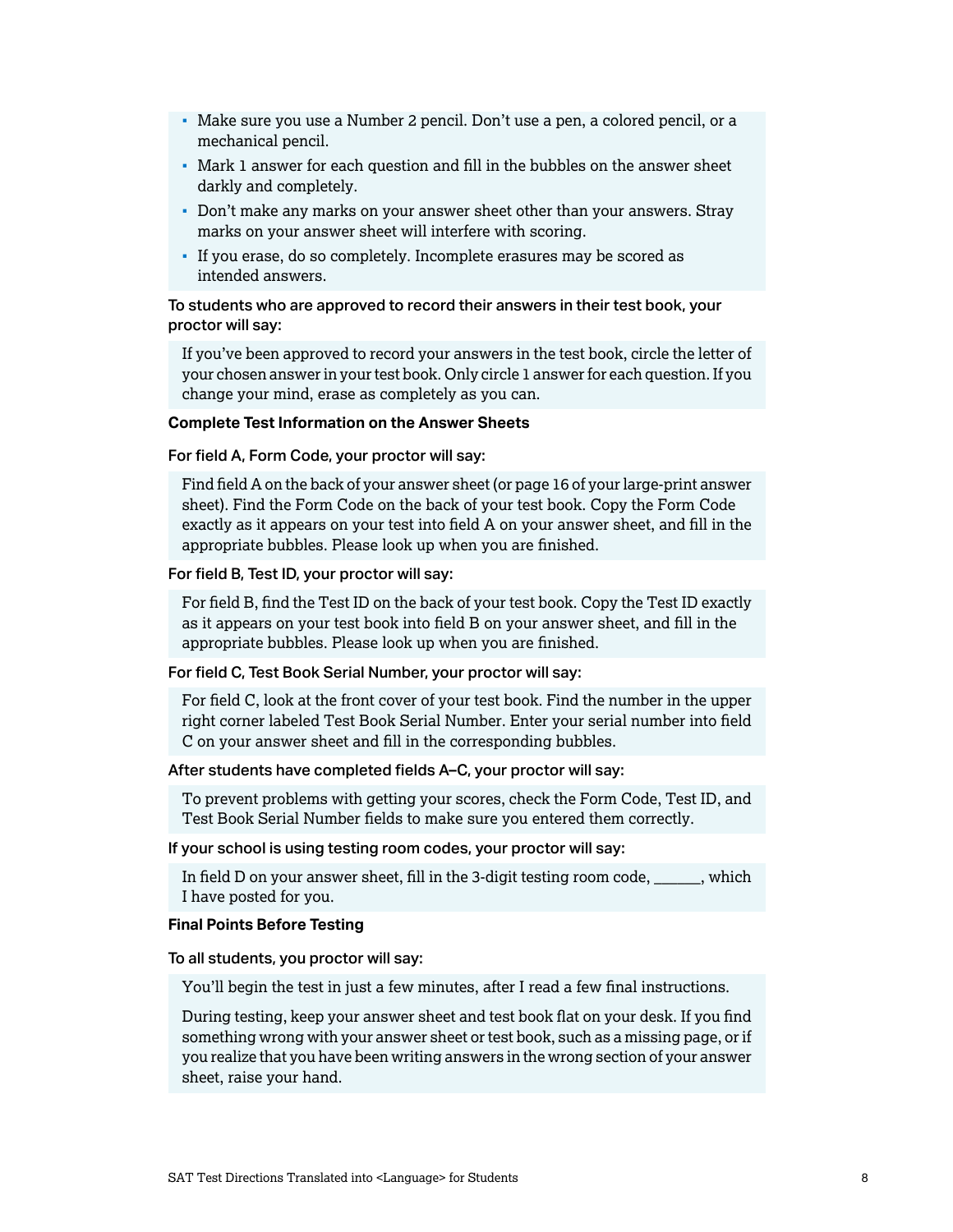<span id="page-8-0"></span>Answer sheets and test books must never be removed from the testing room.

The test is timed by section. You'll have breaks during the test when you can leave this room to have a snack or use the restroom.

#### Your proctor will continue by saying:

I'll also walk around the room every now and then to make sure everyone is working on the correct section. For the SAT, you can only work on 1 section at a time. You are not allowed to move to the next section until you're told to do so. This may be different from what you're used to, so make sure not to move ahead or look back to a different section, even if you finish the current section early.

Remember to do your best and provide an answer for every question, even if you're not sure of the correct answer. You won't lose points for incorrect answers.

Once the test has ended, please stay seated and don't leave the room until I dismiss you. If you have any questions you may ask them now.

# 1.4 **Front Cover Directions**

The following is a translation of the front cover of your test book.

#### **Important Reminders**

M

- **1.** A No. 2 pencil is required for the test. Do not use a mechanical pencil or pen.
- **2.** Sharing test questions or answers with anyone is a violation of our Terms and Conditions. If you violate our Terms and Conditions, we may cancel your scores and prohibit you from taking future assessments.

**THIS TEST BOOK MUST NOT BE TAKEN FROM THE ROOM. UNAUTHORIZED REPRODUCTION OR USE OF ANY PART OF THIS TEST BOOK IS PROHIBITED.**

© 2021 College Board. College Board, SAT, and the acorn logo are registered trademarks of College Board.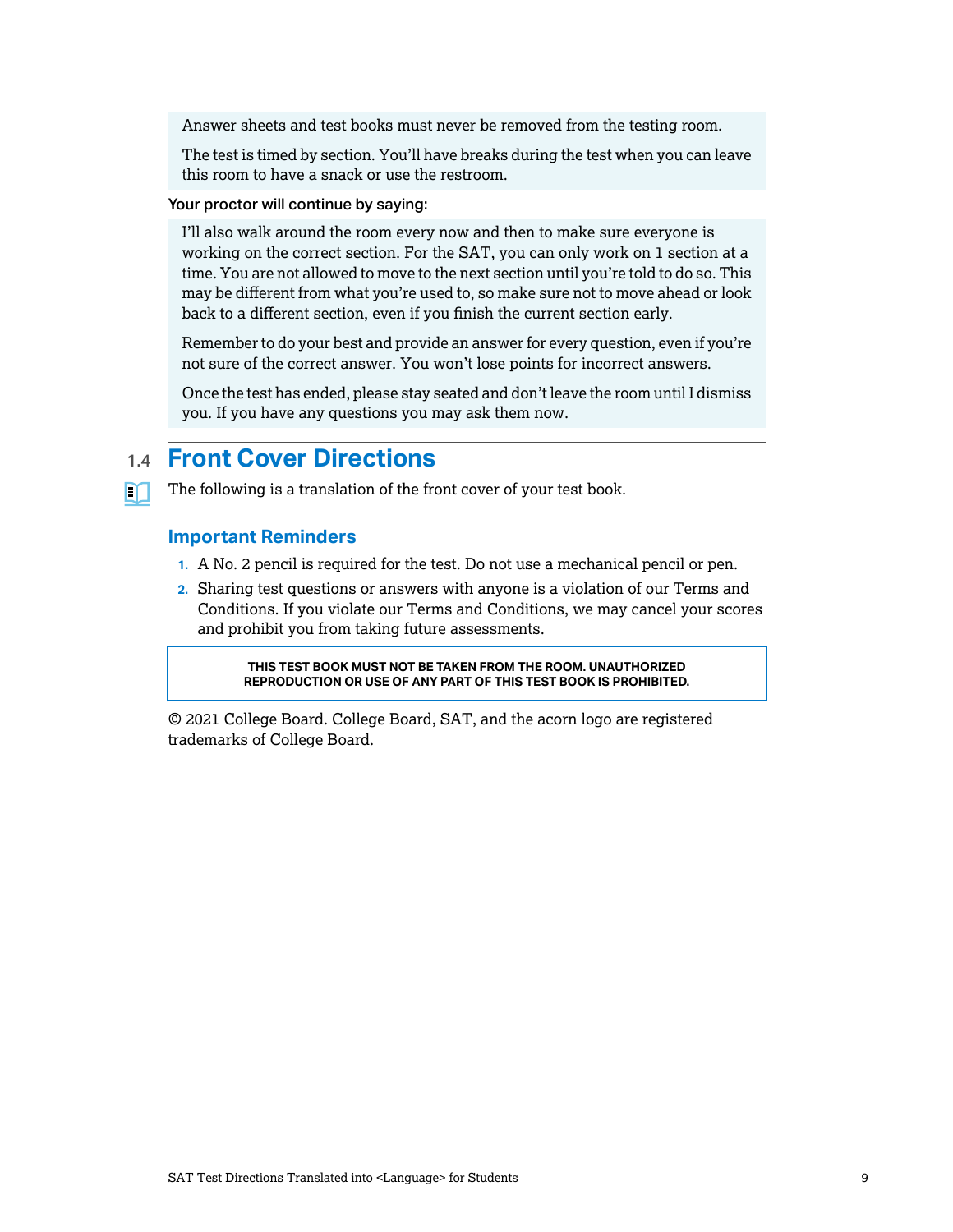# <span id="page-9-0"></span>1.5 **Back Cover Directions**

The following is a translation of the back cover of your test book. When instructed, you should write on  $\Box$ the test book or the answer sheet, not this document.

| YOUR NAME (PRINT)                                                                                                           | LAST                                                                                                                                                                      | <b>FIRST</b>                                                                                                                                                                                                                                                                                                                                                                                                                                                                                                                                                                                                                                                                                                                                                                                                                                                                                                              | MI                                                                                                                                                                                                                                                                                                                                                                                                                                                                                                                                                                                               |
|-----------------------------------------------------------------------------------------------------------------------------|---------------------------------------------------------------------------------------------------------------------------------------------------------------------------|---------------------------------------------------------------------------------------------------------------------------------------------------------------------------------------------------------------------------------------------------------------------------------------------------------------------------------------------------------------------------------------------------------------------------------------------------------------------------------------------------------------------------------------------------------------------------------------------------------------------------------------------------------------------------------------------------------------------------------------------------------------------------------------------------------------------------------------------------------------------------------------------------------------------------|--------------------------------------------------------------------------------------------------------------------------------------------------------------------------------------------------------------------------------------------------------------------------------------------------------------------------------------------------------------------------------------------------------------------------------------------------------------------------------------------------------------------------------------------------------------------------------------------------|
| <b>SCHOOL</b>                                                                                                               |                                                                                                                                                                           |                                                                                                                                                                                                                                                                                                                                                                                                                                                                                                                                                                                                                                                                                                                                                                                                                                                                                                                           |                                                                                                                                                                                                                                                                                                                                                                                                                                                                                                                                                                                                  |
|                                                                                                                             | SCHOOL CODE                                                                                                                                                               | NAME OF SCHOOL                                                                                                                                                                                                                                                                                                                                                                                                                                                                                                                                                                                                                                                                                                                                                                                                                                                                                                            | <b>TESTING ROOM CODE/NAME</b>                                                                                                                                                                                                                                                                                                                                                                                                                                                                                                                                                                    |
| <b>SAT</b>                                                                                                                  |                                                                                                                                                                           |                                                                                                                                                                                                                                                                                                                                                                                                                                                                                                                                                                                                                                                                                                                                                                                                                                                                                                                           |                                                                                                                                                                                                                                                                                                                                                                                                                                                                                                                                                                                                  |
| <b>GENERAL DIRECTIONS</b>                                                                                                   |                                                                                                                                                                           | <b>IMPORTANT</b>                                                                                                                                                                                                                                                                                                                                                                                                                                                                                                                                                                                                                                                                                                                                                                                                                                                                                                          |                                                                                                                                                                                                                                                                                                                                                                                                                                                                                                                                                                                                  |
| • You may work on only one section at a time.                                                                               |                                                                                                                                                                           | The codes below are unique to your test book.                                                                                                                                                                                                                                                                                                                                                                                                                                                                                                                                                                                                                                                                                                                                                                                                                                                                             |                                                                                                                                                                                                                                                                                                                                                                                                                                                                                                                                                                                                  |
| • If you finish a section before time is called, check your work<br>on that section. You may NOT turn to any other section. |                                                                                                                                                                           | Copy them on your answer sheet in fields A and<br>B and fill in the corresponding bubbles exactly                                                                                                                                                                                                                                                                                                                                                                                                                                                                                                                                                                                                                                                                                                                                                                                                                         |                                                                                                                                                                                                                                                                                                                                                                                                                                                                                                                                                                                                  |
| <b>MARKING ANSWERS</b>                                                                                                      |                                                                                                                                                                           | as shown.                                                                                                                                                                                                                                                                                                                                                                                                                                                                                                                                                                                                                                                                                                                                                                                                                                                                                                                 |                                                                                                                                                                                                                                                                                                                                                                                                                                                                                                                                                                                                  |
| <b>Complete Mark:</b>                                                                                                       | • Be sure to mark your answer sheet properly.<br><b>Incomplete Marks:</b>                                                                                                 | <b>A</b> Form Code                                                                                                                                                                                                                                                                                                                                                                                                                                                                                                                                                                                                                                                                                                                                                                                                                                                                                                        | <b>B</b> Test ID                                                                                                                                                                                                                                                                                                                                                                                                                                                                                                                                                                                 |
|                                                                                                                             |                                                                                                                                                                           |                                                                                                                                                                                                                                                                                                                                                                                                                                                                                                                                                                                                                                                                                                                                                                                                                                                                                                                           |                                                                                                                                                                                                                                                                                                                                                                                                                                                                                                                                                                                                  |
| • You must use a No. 2 pencil.                                                                                              |                                                                                                                                                                           | $\textcircled{A} \textcircled{A} \textcircled{A} \textcircled{A} \textcircled{A} \textcircled{0} \textcircled{0}$<br>$\circledR \circledR \circledR \circledR \circledR \circledR \circledR$                                                                                                                                                                                                                                                                                                                                                                                                                                                                                                                                                                                                                                                                                                                              | $\begin{picture}(150,10) \put(0,0){\line(1,0){10}} \put(15,0){\line(1,0){10}} \put(15,0){\line(1,0){10}} \put(15,0){\line(1,0){10}} \put(15,0){\line(1,0){10}} \put(15,0){\line(1,0){10}} \put(15,0){\line(1,0){10}} \put(15,0){\line(1,0){10}} \put(15,0){\line(1,0){10}} \put(15,0){\line(1,0){10}} \put(15,0){\line(1,0){10}} \put(15,0){\line($<br>$\begin{array}{l} \bigcirc \mathbb{O} \oplus \mathbb{O} \oplus \mathbb{O} \oplus \mathbb{O} \end{array}$                                                                                                                                  |
| • Carefully mark only one answer for each question.                                                                         |                                                                                                                                                                           | $\begin{tabular}{c} $\circled{0}$ & $\circled{0}$ & $\circled{0}$ & $\circled{0}$ & $\circled{0}$ \\ \hline \end{tabular}$<br>$\begin{array}{c}\n\textcircled{1} & \textcircled{1} & \textcircled{1} & \textcircled{3} & \textcircled{3} & \textcircled{3}\n\end{array}$                                                                                                                                                                                                                                                                                                                                                                                                                                                                                                                                                                                                                                                  | $(2) (2) (2) (2) (2) (2) (2)$<br>$\textcircled{\scriptsize{3}}$ $\textcircled{\scriptsize{3}}$ $\textcircled{\scriptsize{3}}$                                                                                                                                                                                                                                                                                                                                                                                                                                                                    |
| • Make sure you fill the entire bubble darkly and completely.                                                               |                                                                                                                                                                           | $\textcircled{\small{1}}\textcircled{\small{1}}\textcircled{\small{1}}\textcircled{\small{1}}\textcircled{\small{1}}\textcircled{\small{1}}\textcircled{\small{1}}\textcircled{\small{1}}$<br>$\begin{tabular}{l} \hline \textbf{F} & \textbf{F} & \textbf{F} & \textbf{F} & \textbf{F} \\ \hline \end{tabular}$                                                                                                                                                                                                                                                                                                                                                                                                                                                                                                                                                                                                          | $(4)$ $(4)$ $(4)$ $(4)$ $(4)$ $(4)$ $(4)$<br>$\begin{array}{c} \textcircled{\small{1}}\\ \textcircled{\small{1}}\\ \textcircled{\small{2}} \end{array} \begin{array}{c} \textcircled{\small{1}}\\ \textcircled{\small{3}}\\ \textcircled{\small{4}} \end{array} \begin{array}{c} \textcircled{\small{1}}\\ \textcircled{\small{3}}\\ \textcircled{\small{4}} \end{array} \begin{array}{c} \textcircled{\small{1}}\\ \textcircled{\small{3}}\\ \textcircled{\small{4}} \end{array}$                                                                                                               |
| • Do not make any stray marks on your answer sheet.                                                                         |                                                                                                                                                                           |                                                                                                                                                                                                                                                                                                                                                                                                                                                                                                                                                                                                                                                                                                                                                                                                                                                                                                                           | $\begin{array}{c} \textcircled{\footnotesize{6}} \end{array} \begin{array}{c} \textcircled{\footnotesize{6}} \end{array} \begin{array}{c} \textcircled{\footnotesize{6}} \end{array} \begin{array}{c} \textcircled{\footnotesize{6}} \end{array} \begin{array}{c} \textcircled{\footnotesize{6}} \end{array} \begin{array}{c} \textcircled{\footnotesize{6}} \end{array}$                                                                                                                                                                                                                        |
| - If you erase, do so completely. Incomplete erasures may be<br>scored as intended answers.                                 |                                                                                                                                                                           | $\textcircled{\tiny{\textcircled{\tiny{H}}}} \oplus \textcircled{\tiny{\textcircled{\tiny{H}}}} \oplus \textcircled{\tiny{\textcircled{\tiny{I}}}} \oplus \textcircled{\tiny{\textcircled{\tiny{I}}}}$<br>$\begin{tabular}{l} $\circledcirc$ \end{tabular} \begin{tabular}{l} \hline $\circledcirc$ \end{tabular} \begin{tabular}{l} \hline $\circledcirc$ \end{tabular} \begin{tabular}{l} \hline $\circledcirc$ \end{tabular} \end{tabular} \begin{tabular}{l} \hline $\circledcirc$ \end{tabular} \begin{tabular}{l} \hline $\circledcirc$ \end{tabular} \end{tabular} \begin{tabular}{l} \hline $\circledcirc$ \end{tabular} \begin{tabular}{l} \hline $\circledcirc$ \end{tabular} \end{tabular} \begin{tabular}{l} \hline $\circledcirc$ \end{tabular} \begin{tabular}{l$<br>$\begin{array}{c} \circledcirc \circledcirc \circledcirc \circledcirc \circledcirc \circledcirc \circledcirc \circledcirc \end{array}$ | $\begin{picture}(5,20) \put(0,0){\line(1,0){10}} \put(15,0){\line(1,0){10}} \put(15,0){\line(1,0){10}} \put(15,0){\line(1,0){10}} \put(15,0){\line(1,0){10}} \put(15,0){\line(1,0){10}} \put(15,0){\line(1,0){10}} \put(15,0){\line(1,0){10}} \put(15,0){\line(1,0){10}} \put(15,0){\line(1,0){10}} \put(15,0){\line(1,0){10}} \put(15,0){\line(1,$<br>$\textcircled{\scriptsize{1}} \textcircled{\scriptsize{1}} \textcircled{\scriptsize{1}} \textcircled{\scriptsize{1}} \textcircled{\scriptsize{1}} \textcircled{\scriptsize{1}} \textcircled{\scriptsize{1}} \textcircled{\scriptsize{1}}$ |
| question numbers.                                                                                                           | • Use only the answer spaces that correspond to the                                                                                                                       | $\textcircled{\tiny{R}}\textcircled{\tiny{R}}\textcircled{\tiny{R}}\textcircled{\tiny{R}}$<br>$\textcircled{1}\oplus \textcircled{1}$<br>$\textcircled{m}\textcircled{m}\textcircled{m}$                                                                                                                                                                                                                                                                                                                                                                                                                                                                                                                                                                                                                                                                                                                                  |                                                                                                                                                                                                                                                                                                                                                                                                                                                                                                                                                                                                  |
| <b>USING YOUR TEST BOOK</b>                                                                                                 |                                                                                                                                                                           | $\textcircled{r} \textcircled{r} \textcircled{r}$<br>$\circledcirc \circledcirc \circledcirc$                                                                                                                                                                                                                                                                                                                                                                                                                                                                                                                                                                                                                                                                                                                                                                                                                             |                                                                                                                                                                                                                                                                                                                                                                                                                                                                                                                                                                                                  |
|                                                                                                                             | • You may use the test book for scratch work, but you will not<br>receive credit for anything that you write in your test book.                                           | $\mathbb{P} \mathbb{P} \mathbb{P} \mathbb{P}$<br>$\circledcirc \circledcirc \circledcirc$<br>$\textcircled{R} \textcircled{R} \textcircled{R}$                                                                                                                                                                                                                                                                                                                                                                                                                                                                                                                                                                                                                                                                                                                                                                            |                                                                                                                                                                                                                                                                                                                                                                                                                                                                                                                                                                                                  |
|                                                                                                                             | • After time has been called, you may not transfer answers from<br>your test book to your answer sheet or fill in bubbles.                                                | $\circled{S} \circled{S} \circled{S}$<br>$(D \cap D)$<br>$\circledcirc \circledcirc \circledcirc$                                                                                                                                                                                                                                                                                                                                                                                                                                                                                                                                                                                                                                                                                                                                                                                                                         |                                                                                                                                                                                                                                                                                                                                                                                                                                                                                                                                                                                                  |
| testing room.                                                                                                               | • You may not fold or remove pages or portions of a page<br>from this book, or take the book or answer sheet from the                                                     | $\begin{array}{c} \circledR\circledR\circledR\circledR\circledR\end{array}$<br>$(\mathbb{W})$ $(\mathbb{W})$ $(\mathbb{W})$ $(\mathbb{W})$<br>$\circledR \circledR \circledR$                                                                                                                                                                                                                                                                                                                                                                                                                                                                                                                                                                                                                                                                                                                                             |                                                                                                                                                                                                                                                                                                                                                                                                                                                                                                                                                                                                  |
| <b>SCORING</b>                                                                                                              |                                                                                                                                                                           | $\begin{array}{ccc}\n\textcircled{1} & \textcircled{2} & \textcircled{1} & \textcircled{3}\n\end{array}$                                                                                                                                                                                                                                                                                                                                                                                                                                                                                                                                                                                                                                                                                                                                                                                                                  |                                                                                                                                                                                                                                                                                                                                                                                                                                                                                                                                                                                                  |
|                                                                                                                             | • For each correct answer, you receive one point.                                                                                                                         |                                                                                                                                                                                                                                                                                                                                                                                                                                                                                                                                                                                                                                                                                                                                                                                                                                                                                                                           |                                                                                                                                                                                                                                                                                                                                                                                                                                                                                                                                                                                                  |
| of the correct answer.                                                                                                      | • You do not lose points for wrong answers; therefore, you<br>should try to answer every question even if you are not sure                                                |                                                                                                                                                                                                                                                                                                                                                                                                                                                                                                                                                                                                                                                                                                                                                                                                                                                                                                                           |                                                                                                                                                                                                                                                                                                                                                                                                                                                                                                                                                                                                  |
|                                                                                                                             | Ideas contained in passages for this test, some of which are excerpted or adapted from published material, do not<br>necessarily represent the opinions of College Board. |                                                                                                                                                                                                                                                                                                                                                                                                                                                                                                                                                                                                                                                                                                                                                                                                                                                                                                                           |                                                                                                                                                                                                                                                                                                                                                                                                                                                                                                                                                                                                  |

#### **DO NOT OPEN THIS BOOK UNTIL THE PROCTOR TELLS YOU TO DO SO.**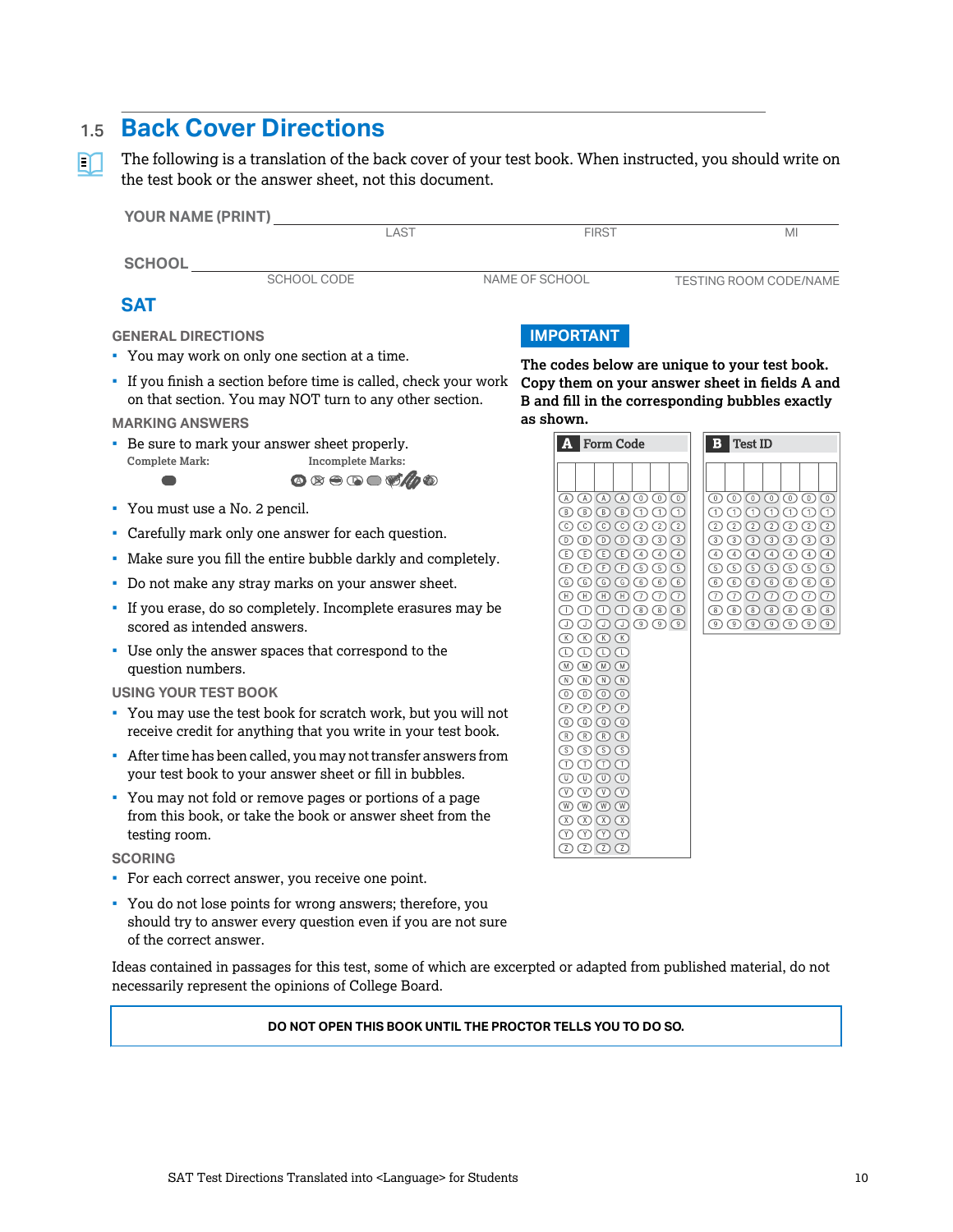# <span id="page-10-0"></span>1.6 **Section 1: Reading Test**

The standard time for Section 1 is **65 minutes**, with a **5-minute break** at the end  $\Delta$ of the section. If you are testing with an approved accommodation, your timing and breaks may be different. Please listen carefully to the announcements read by your proctor. A translation of the test book directions appears following the translated spoken directions.

#### When everyone is ready, your proctor will say:

We'll start testing with Section 1, the Reading Test. Once we begin, you'll have 65 minutes to work on Section 1. We'll have a short break after the section is over. I will post the start and stop times, and I'll let you know when we're about halfway through the section and when 5 minutes are left.

Please open your answer sheet to Section 1. Don't start work until I tell you to. Keep your answer sheet and test book flat on your desk. Be sure to mark your answers in Section 1 of the answer sheet and check that your answers are in the right spaces for each numbered question. If you skip a question to come back to it later, make sure you leave that line blank on the answer sheet. If you change your response, erase it as completely as possible.

If you finish before I call time, you may check your work in this section, but you may not go to any other section of the test. You won't lose points for incorrect answers, so try to answer every question, even if you're not sure of the correct answer.

Now, open your test book to Section 1. Read the directions and begin work. Good luck, everyone.

To begin the test, your proctor will say:

Time starts now.

After 30 minutes, your proctor will say:

You have 35 minutes remaining in Section 1.

After 60 minutes, your proctor will say:

You have 5 minutes remaining in Section 1.

After exactly 65 minutes, your proctor will say:

Stop work and put your pencil down.

#### Your proctor will say:

Place your answer sheet on the page in your test book where you stopped working. Close your test book and leave it on your desk.

For the break, your proctor will say:

We'll stop now for a 10-minute break. Please listen carefully to these rules:

- Don't discuss the test questions with anyone or use any kind of electronic device during this break or any other break during the test.
- If you need to leave the room, only go to designated areas, the hallway, or the restroom.
- If you brought a snack, you may eat it in designated areas only.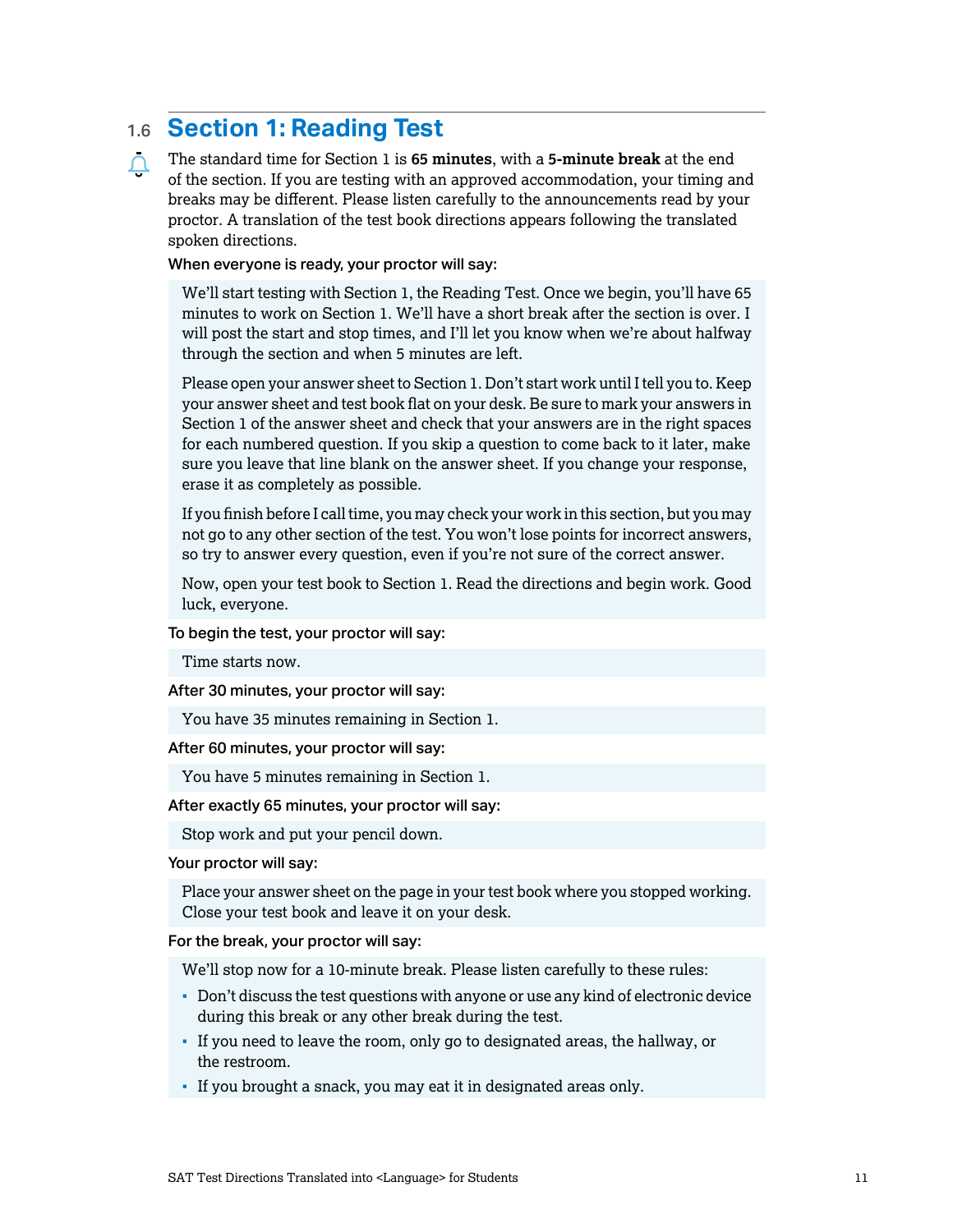<span id="page-11-0"></span>▪ Please be considerate of students working in other rooms and don't talk in the hallway.

We'll start testing again in exactly 10 minutes.

#### 1.6.1 **Section 1 Test Book Directions**

The following is a translation of the directions found at the beginning of Section 1 of your test book.

#### **65 MINUTES, 52 QUESTIONS (STANDARD TIME)**

**Turn to Section 1 of your answer sheet to answer the questions in this section.**

#### **DIRECTIONS**

M

Each passage or pair of passages below is followed by a number of questions. After reading each passage or pair, choose the best answer to each question based on what is stated or implied in the passage or passages and in any accompanying graphics (such as a table or graph).

#### 1.6.2 **Break Between Sections**

At the end of the break, your proctor will say:

Please take your seat. Don't open any section of the test until I tell you to.

# 1.7 **Certification Statement**

When all students are ready, your proctor will say:

When you submit your answer sheet, you are agreeing that you will not, under any circumstances, take any test questions from the testing room, give them to anyone, or discuss them with anyone through any means, including but not limited to email, text messages, or the internet. These conditions are in place to make sure all students have a fair and equal test experience. The conditions are spelled out in the *SAT School Day Student Guide* available to all SAT School Day testers and online at **[sat.org](http://sat.org)**.

Take out your answer sheet, but leave your test book closed. Turn to the back of your answer sheet, and find the Certification Statement field. After reading the paragraph of terms at the bottom, copy the statement in your usual handwriting style—print or cursive is fine. Then sign your full name as you would on an official document. Next to your signature, enter today's date. Look up when you're done.

*The following is a translation of the Certification Statement on the back of your answer sheet. Copy the statement in English, not the translation given here.*

I confirm I am the person listed on the answer sheet and pledge to follow the SAT Terms and Conditions in the *SAT School Day Student Guide*.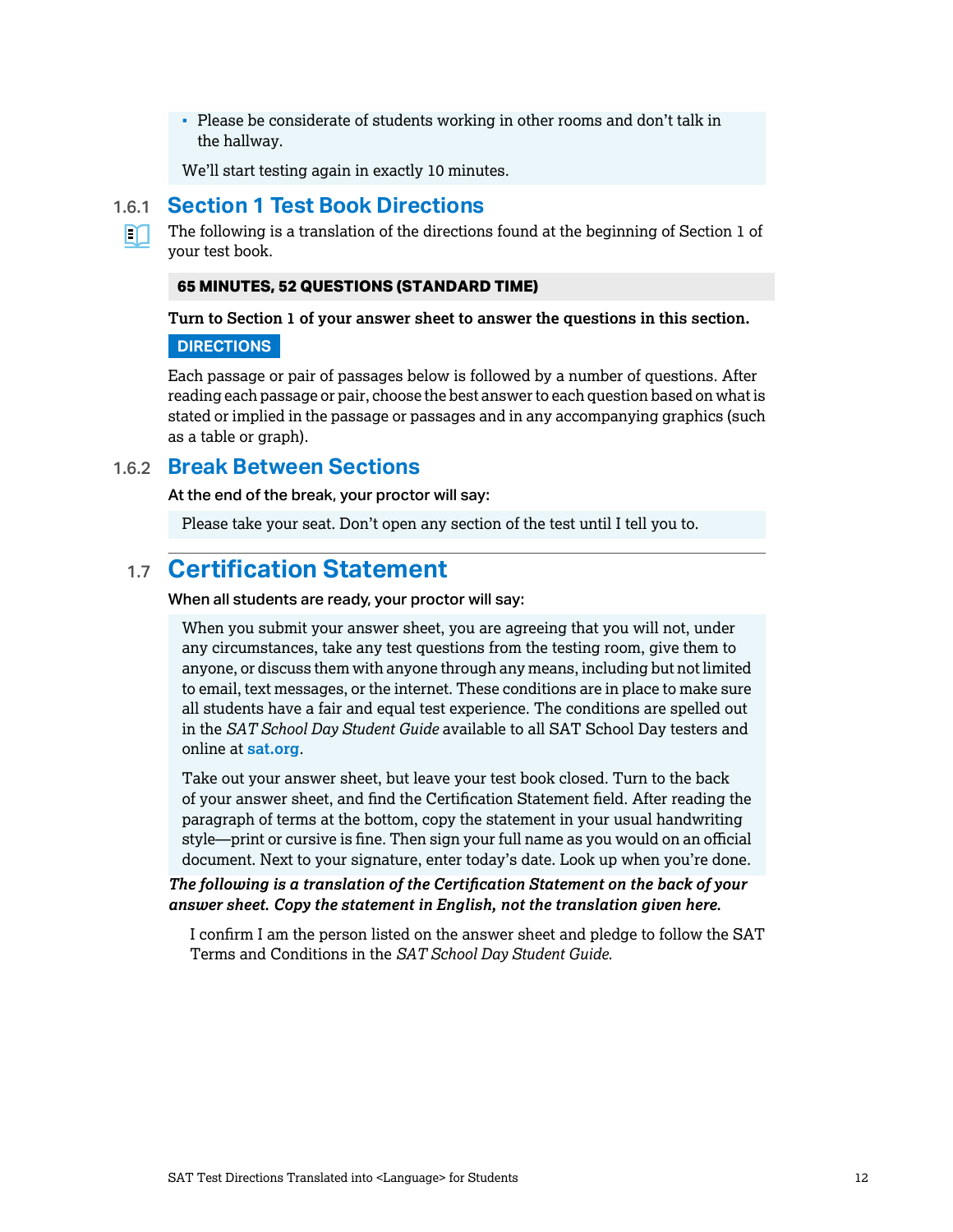# <span id="page-12-0"></span>1.8 **Section 2: Writing and Language Test**

The standard time for Section 2 is **35 minutes**. If you are testing with an approved  $\Delta$ accommodation, your timing and breaks may be different. Please listen carefully to the announcements read by your proctor. A translation of the test book directions appears following the translated spoken directions.

When everyone is ready, your proctor will say:

We'll continue testing with Section 2, the Writing and Language Test. Once we begin, you'll have 35 minutes to work on Section 2. I'll post the start and stop times, and I'll let you know when we're about halfway through the section and when 5 minutes are left.

Find Section 2 on your answer sheet. Don't start work until I tell you to. Keep your answer sheet and test book flat on your desk. Be sure to mark your answers in Section 2 of the answer sheet and check that your answers are in the right spaces for each numbered question.

If you finish before I call time, you may check your work in this section, but you may not go to any other section of the test.

Now, open your test book to Section 2. Read the directions and begin work.

#### To begin the test, your proctor will say:

Time starts now.

After 15 minutes, your proctor will say:

You have 20 minutes remaining in Section 2.

After 30 minutes, your proctor will say:

You have 5 minutes remaining in Section 2.

After exactly 35 minutes, your proctor will say:

Stop work and put your pencil down.

Your proctor will say:

Place your answer sheet on the page in your test book where you stopped working. Close your test book and leave it on your desk.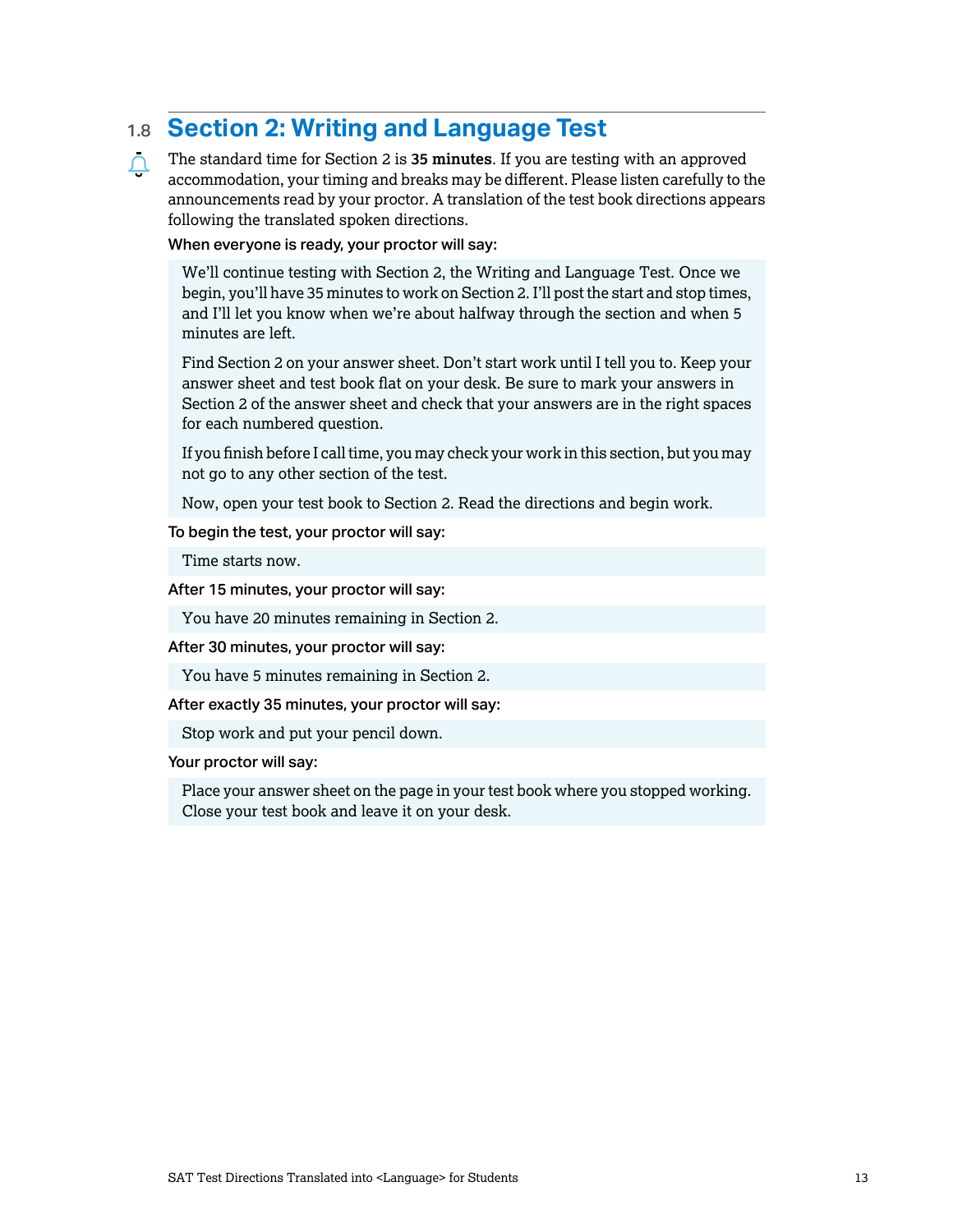### <span id="page-13-0"></span>1.8.1 **Section 2 Test Book Directions**

The following is a translation of the directions found at the beginning of Section 2 of m your test book.

#### **35 MINUTES, 44 QUESTIONS (STANDARD TIME)**

**Turn to Section 2 of your answer sheet to answer the questions in this section.**

#### **DIRECTIONS**

Each passage below is accompanied by a number of questions. For some questions, you will consider how the passage might be revised to improve the expression of ideas. For other questions, you will consider how the passage might be edited to correct errors in sentence structure, usage, or punctuation. A passage or a question may be accompanied by one or more graphics (such as a table or graph) that you will consider as you make revising and editing decisions.

Some questions will direct you to an underlined portion of a passage. Other questions will direct you to a location in a passage or ask you to think about the passage as a whole.

After reading each passage, choose the answer to each question that most effectively improves the quality of writing in the passage or that makes the passage conform to the conventions of standard written English. Many questions include a "NO CHANGE" option. Choose that option if you think the best choice is to leave the relevant portion of the passage as it is.

## 1.9 **Section 3: Math Test – No Calculator**

The standard time for Section 3 is **25 minutes**, with a **5-minute break** at the end  $\Delta$ of the section. If you are testing with an approved accommodation, your timing and breaks may be different. Please listen carefully to the announcements read by your proctor. A translation of the test book directions appears following the translated spoken directions.

#### When everyone is ready, your proctor will say:

We'll continue testing with Section 3, the Math Test without Calculator. Once we begin, you'll have 25 minutes to work on Section 3. We'll have a short break after the section is over. I will post the start and stop times, and I'll let you know when we're about halfway through the section and when 5 minutes are left.

#### Your proctor will say:

Find Section 3 on your answer sheet. Don't start work until I tell you to. Keep your answer sheet and test book flat on your desk. Be sure to mark your answers in Section 3 of the answer sheet and check that your answers are in the right spaces for each numbered question.

Most questions are multiple choice, but the last few questions are studentproduced responses. Directions for filling in your answers to these questions are in your test book. You'll never need more than 4 spaces to record your answer, although some answers might not use all 4 spaces.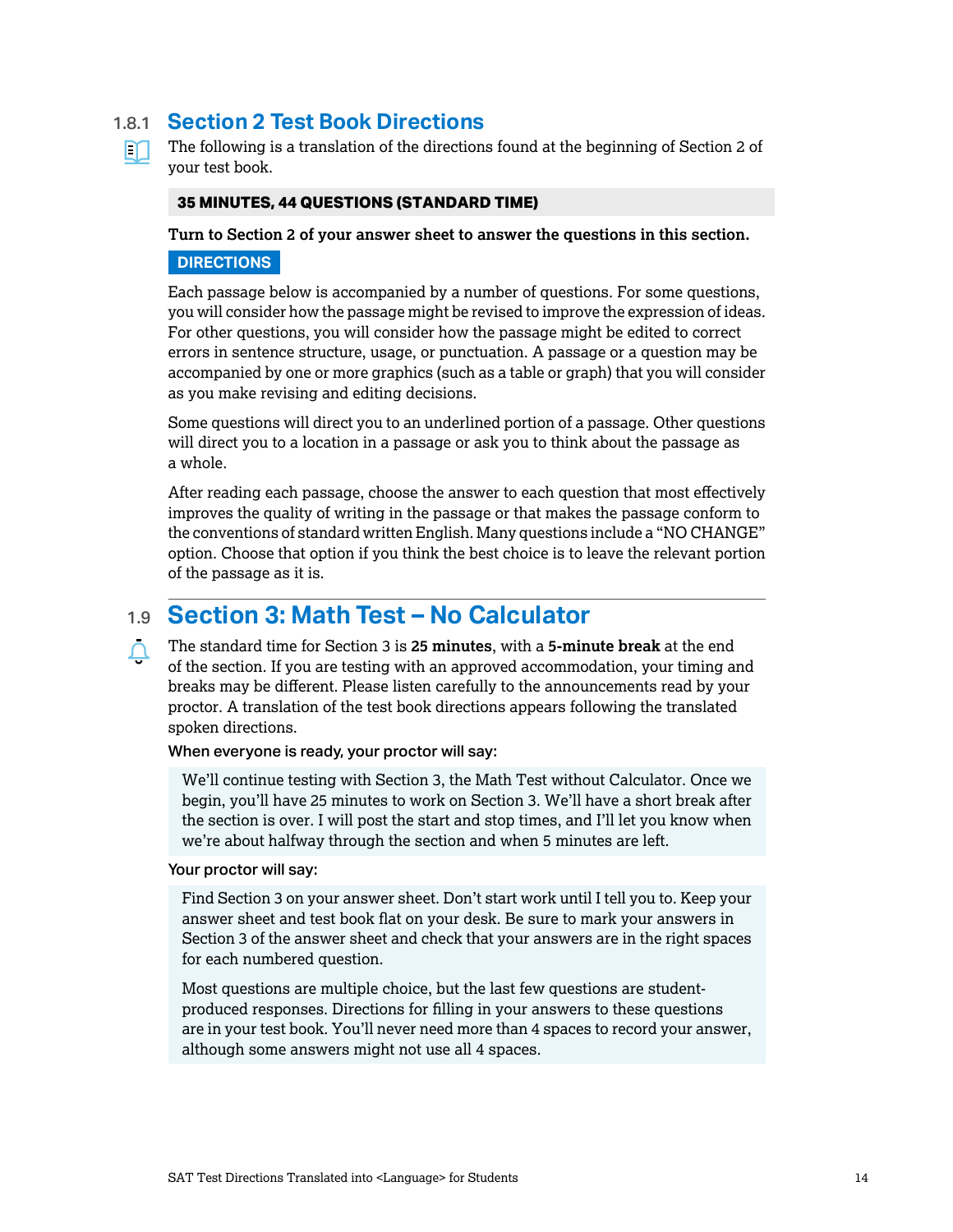Next, your proctor will say:

Although this is a math section, you're not allowed to use a calculator on this portion of the test. Please keep your calculator under your desk unless you are approved to use a 4-function calculator as an accommodation.

If you finish before I call time, you may check your work on this section, but you may not go to any other section of the test.

Now, open your test book to Section 3. Read the directions and begin work.

To begin the test, your proctor will say:

Time starts now.

After 10 minutes, your proctor will say:

You have 15 minutes remaining in Section 3.

After 20 minutes, your proctor will say:

You have 5 minutes remaining in Section 3.

After exactly 25 minutes, your proctor will say:

Stop work and put your pencil down.

Your proctor will say:

Place your answer sheet on the page in your test book where you stopped working. Close your test book and leave it on your desk.

Next, your proctor will say:

We will stop now for a 5-minute break. For the break, if you brought a snack, you may eat it in designated areas only. As before, if you need to leave the room, don't go anywhere other than designated areas, the hallway, or the restroom. Don't talk in the hallway, discuss the test questions with anyone, or use any type of electronic device during the break.

We'll start testing again in exactly 5 minutes.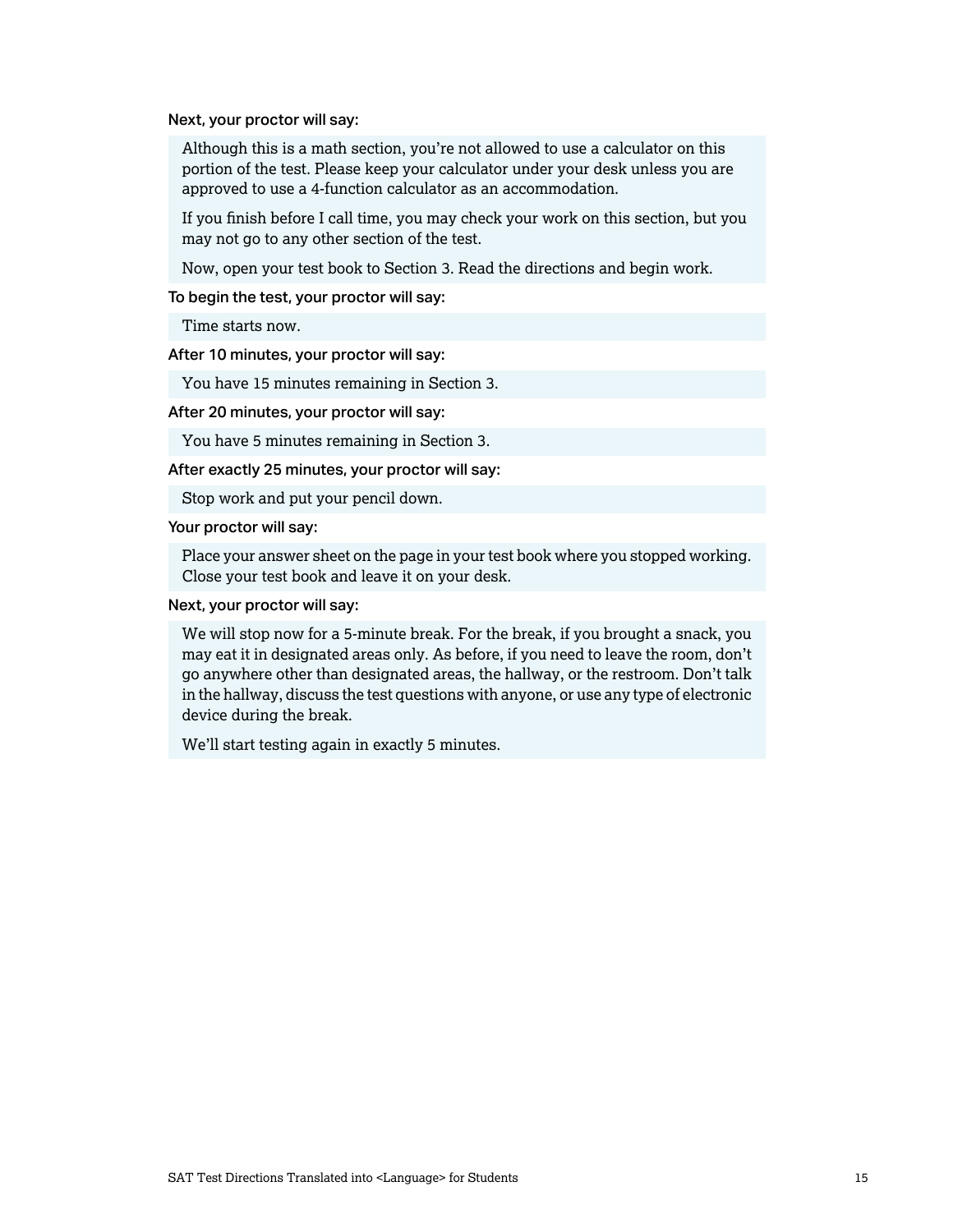### <span id="page-15-0"></span>1.9.1 **Section 3 Test Book Directions**

The following is a translation of the directions found at the beginning of Section 3 of m your test book.

#### **25 MINUTES, 20 QUESTIONS (STANDARD TIME)**

**Turn to Section 3 of your answer sheet to answer the questions in this section.**

#### **DIRECTIONS**

**For questions 1-15**, solve each problem, choose the best answer from the choices provided, and fill in the corresponding bubble on your answer sheet. **For questions 16-20**, solve the problem and enter your answer in the grid on the answer sheet. Please refer to the directions before question 16 on how to enter your answers in the grid. You may use any available space in your test booklet for scratch work.

#### **NOTES**

- **1.** The use of a calculator **is not permitted**.
- **2.** All variables and expressions used represent real numbers unless otherwise indicated.
- **3.** Figures provided in this test are drawn to scale unless otherwise indicated.
- **4.** All figures lie in a plane unless otherwise indicated.
- **5.** Unless otherwise indicated, the domain of a given function *f* is the set of all real numbers *x* for which  $f(x)$  is a real number.

#### **REFERENCE**



The number of degrees of arc in a circle is 360.

The number of radians of arc in a circle is 2π.

The sum of the measures in degrees of the angles of a triangle is 180.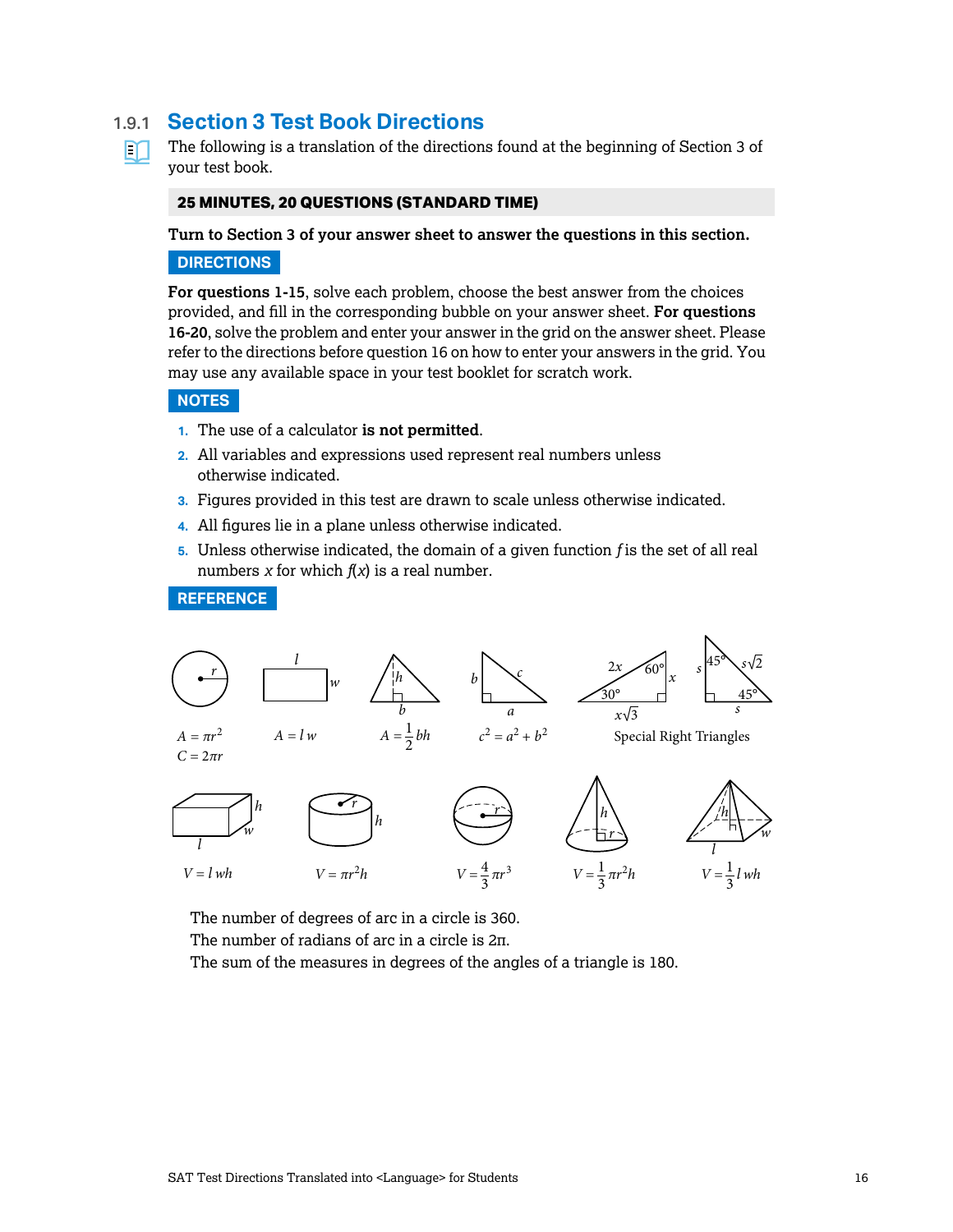#### <span id="page-16-0"></span>**DIRECTIONS**

**For questions 16-20**, solve the problem and enter your answer in the grid, as described below, on the answer sheet.

- **1.** Although not required, it is suggested that you write your answer in the boxes at the top of the columns to help you fill in the bubbles accurately. You will receive credit only if the bubbles are filled in correctly.
- **2.** Mark no more than one bubble in any column.
- **3.** No question has a negative answer.
- **4.** Some problems may have more than one correct answer. In such cases, grid only one answer.
- **5. Mixed numbers** such as 3½ must be gridded as 3.5 or 7/2. (If  $\frac{31/2}{\sqrt{2}}$  is entered into the grid, it will . . . . be interpreted as 31/2, not 3½.)
- **6. Decimal answers:** If you obtain a decimal answer with more digits than the grid can accommodate, it may be either rounded or truncated, but it must fill the entire grid.



# Acceptable ways to grid  $\frac{2}{3}$  are:



#### **Answer: 201 – either position is correct**



**NOTE:** You may start your answers in any column, space permitting. Columns you don't need to use should be left blank.

#### 1.9.2 **Break Between Sections**

At the end of the break, your proctor will say:

Please take your seat. Don't open any section of the test until I tell you to.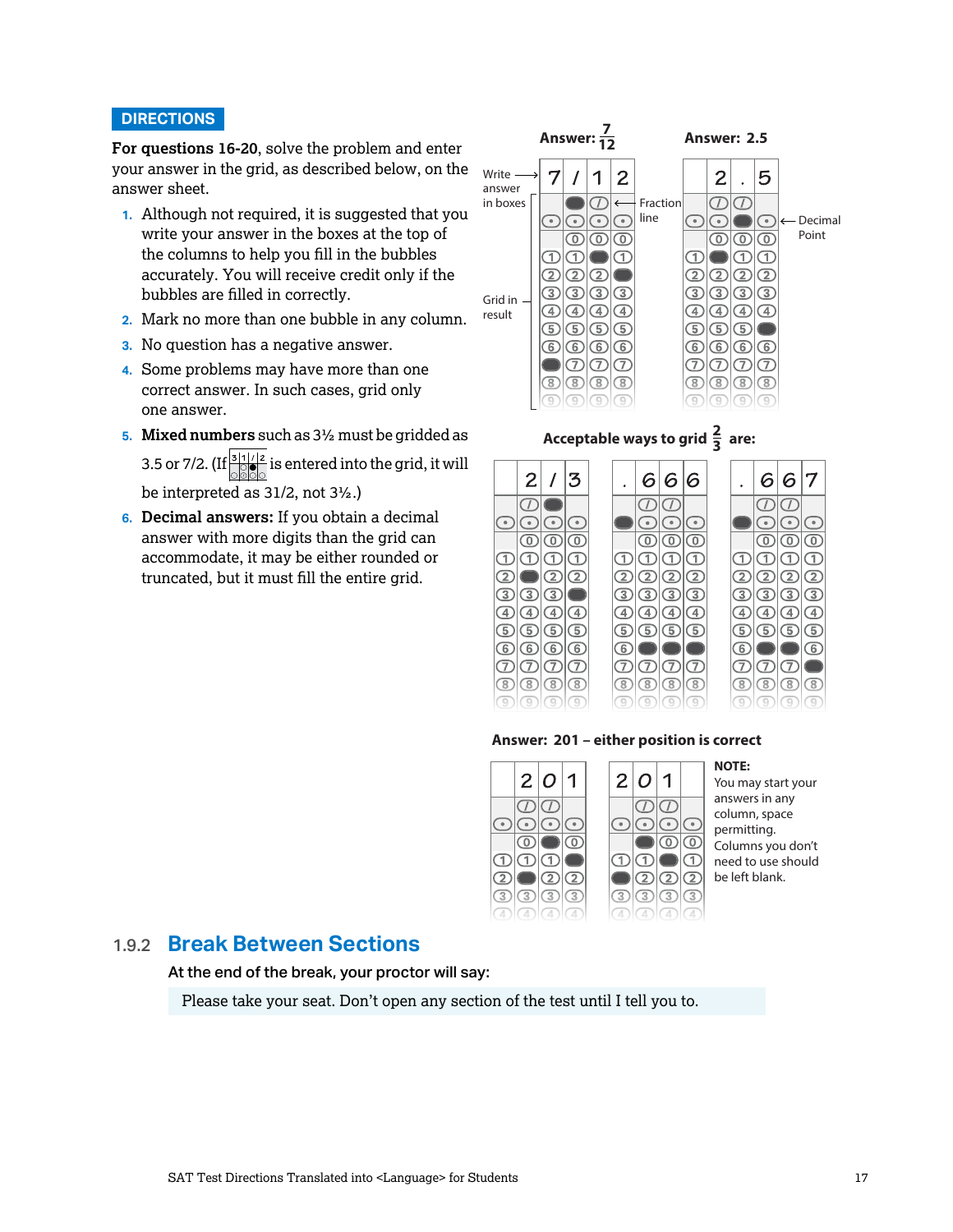# <span id="page-17-0"></span>1.10 **Section 4: Math Test – Calculator**

The standard time for Section 4 is **55 minutes**. If you are testing with an approved  $\Omega$ accommodation, your timing and breaks may be different. Please listen carefully to the announcements read by your proctor. A translation of the test book directions appears following the translated spoken directions.

#### When everyone is ready, your proctor will say:

We'll continue testing with Section 4, the Math Test with Calculator. Once we begin, you'll have 55 minutes to work on Section 4. I will post the start and stop times, and I'll let you know when we're about halfway through the section and when 5 minutes are left.

#### Your proctor will say:

You may use a calculator for this section. If you have a calculator, please remove any cover and put the calculator on your desk now. Keep the calculator cover on the floor under your desk during testing.

Even though you're allowed to use a calculator for this section, all the questions can be answered without a calculator. If you use a calculator, remember to follow these guidelines:

- Keep your calculator flat on your desk or hold it so that other students can't view your work.
- Do not share or exchange your calculator.
- If you have a backup calculator or batteries, keep them on the floor under your desk.
- If your calculator malfunctions and you have batteries or a backup calculator, raise your hand. I'll come over to assist you. If you do not have a backup, continue the test and do the best you can.

Find Section 4 on your answer sheet. Don't start work until I tell you to. Keep your answer sheet and test book flat on your desk. Be sure to mark your answers in Section 4 of the answer sheet and check that your answers are in the right spaces for each numbered question.

Most questions are multiple choice, but the last few questions are studentproduced responses. Fill these out just like you did with the last section.

#### Your proctor will say:

If you finish before I call time, you may check your work in this section, but you may not go to any other section of the test.

Now, open your test book to Section 4. Read the directions and begin work.

To begin the test, your proctor will say:

Time starts now.

After 25 minutes, your proctor will say:

You have 30 minutes remaining in Section 4.

#### After 50 minutes, your proctor will say:

You have 5 minutes remaining in Section 4.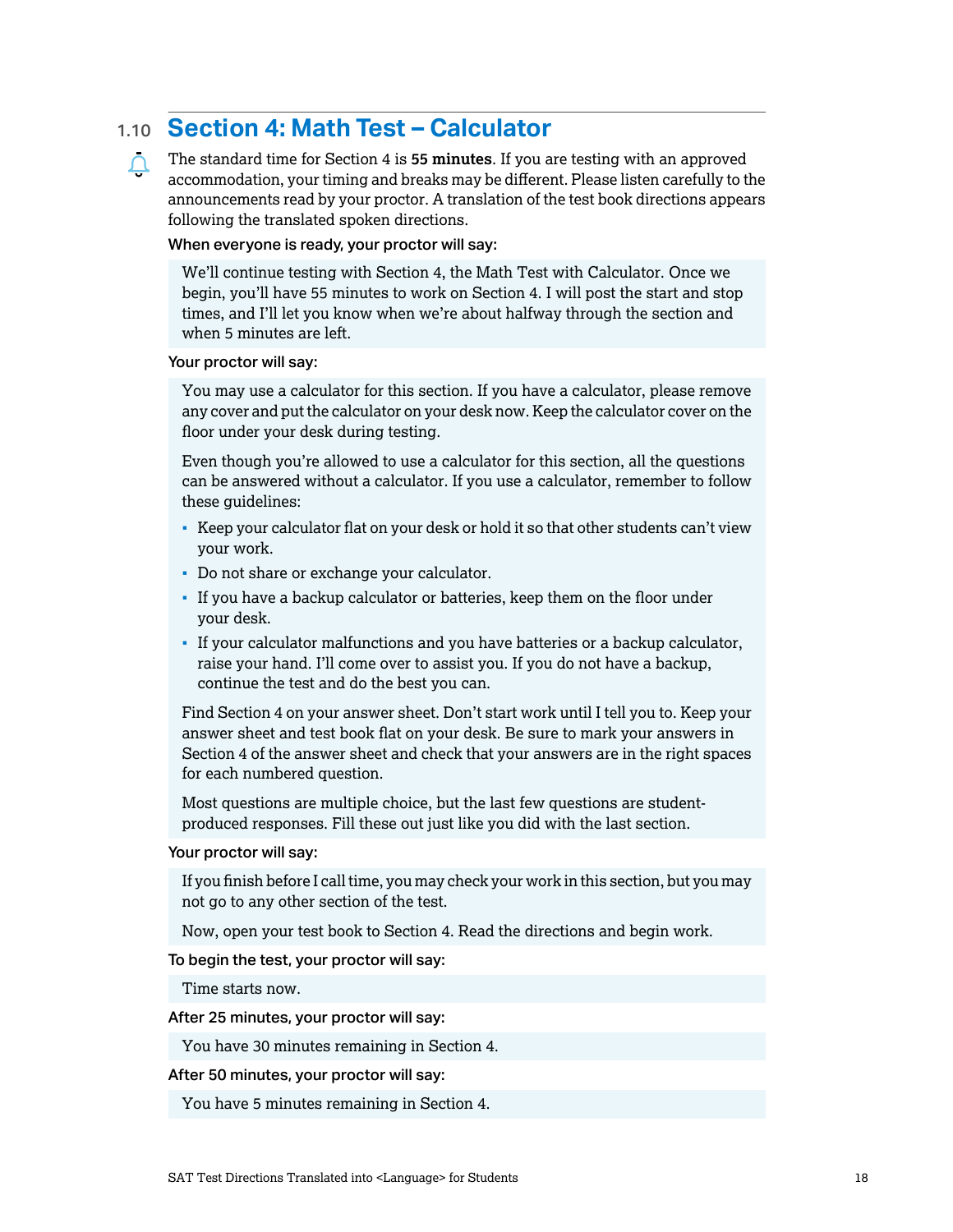After exactly 55 minutes, your proctor will say:

Stop work and put your pencil down.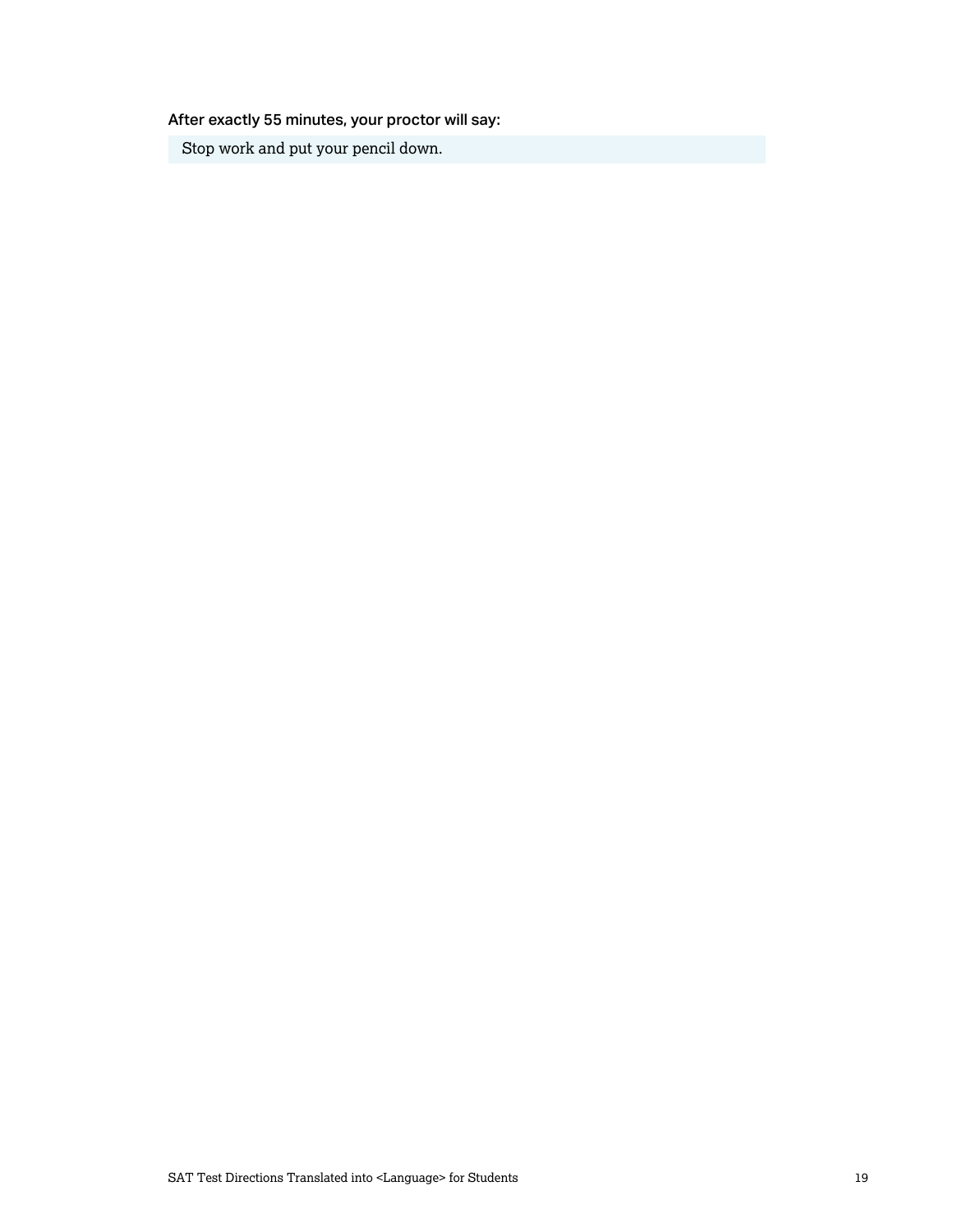### <span id="page-19-0"></span>1.10.1 **Section 4 Test Book Directions**



The following is a translation of the directions found at the beginning of Section 4 of your test book.

#### **55 MINUTES, 38 QUESTIONS (STANDARD TIME)**

**Turn to Section 4 of your answer sheet to answer the questions in this section.**

#### **DIRECTIONS**

**For questions 1-30**, solve each problem, choose the best answer from the choices provided, and fill in the corresponding bubble on your answer sheet. **For questions 31-38**, solve the problem and enter your answer in the grid on the answer sheet. Please refer to the directions before question 31 on how to enter your answers in the grid. You may use any available space in your test booklet for scratch work.

#### **NOTES**

- **1.** The use of a calculator **is permitted**.
- **2.** All variables and expressions used represent real numbers unless otherwise indicated.
- **3.** Figures provided in this test are drawn to scale unless otherwise indicated.
- **4.** All figures lie in a plane unless otherwise indicated.
- **5.** Unless otherwise indicated, the domain of a given function *f* is the set of all real numbers *x* for which  $f(x)$  is a real number.

#### **REFERENCE**



The number of degrees of arc in a circle is 360.

The number of radians of arc in a circle is 2π.

The sum of the measures in degrees of the angles of a triangle is 180.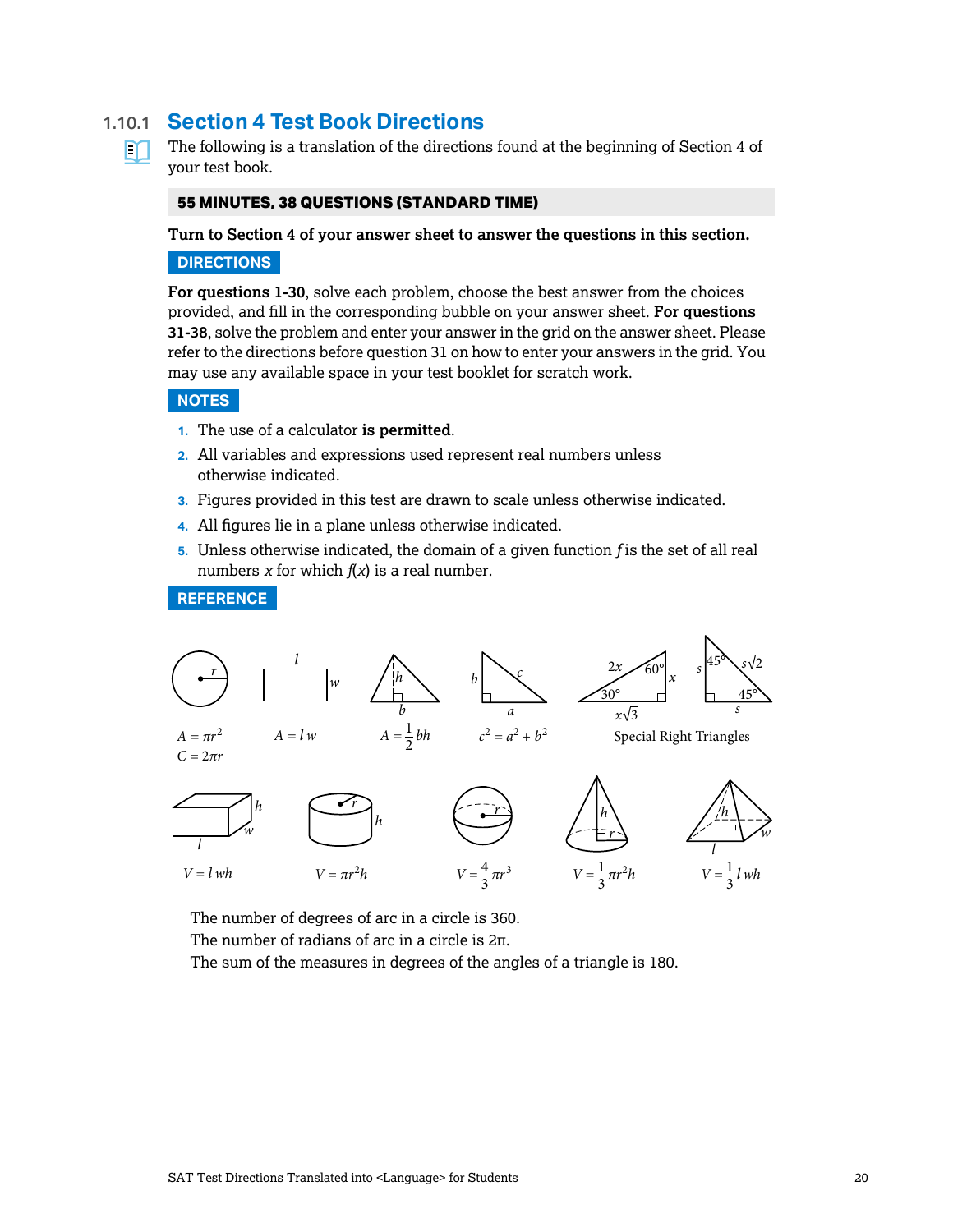#### <span id="page-20-0"></span>**DIRECTIONS**

**For questions 31-38**, solve the problem and enter your answer in the grid, as described below, on the answer sheet.

- **1.** Although not required, it is suggested that you write your answer in the boxes at the top of the columns to help you fill in the bubbles accurately. You will receive credit only if the bubbles are filled in correctly.
- **2.** Mark no more than one bubble in any column.
- **3.** No question has a negative answer.
- **4.** Some problems may have more than one correct answer. In such cases, grid only one answer.
- **5. Mixed numbers** such as 3½ must be gridded as 3.5 or 7/2. (If  $\frac{31/2}{\sqrt{2}}$  is entered into the grid, it will . . . . be interpreted as 31/2, not 3½.)
- **6. Decimal answers:** If you obtain a decimal answer with more digits than the grid can accommodate, it may be either rounded or truncated, but it must fill the entire grid.



# Acceptable ways to grid  $\frac{2}{3}$  are:



#### **Answer: 201 – either position is correct**



#### 1.10.2 **After Section 4**

#### Your proctor will say:

Close your answer sheet so that page 1 is on top. Close your test book.

#### Now your proctor will say:

Before I collect your test materials, please turn over your answer sheet (or turn to page 16 if you're using a large-print answer sheet) and check that you have filled in the Form Code in field A. This Form Code is required for scoring your test.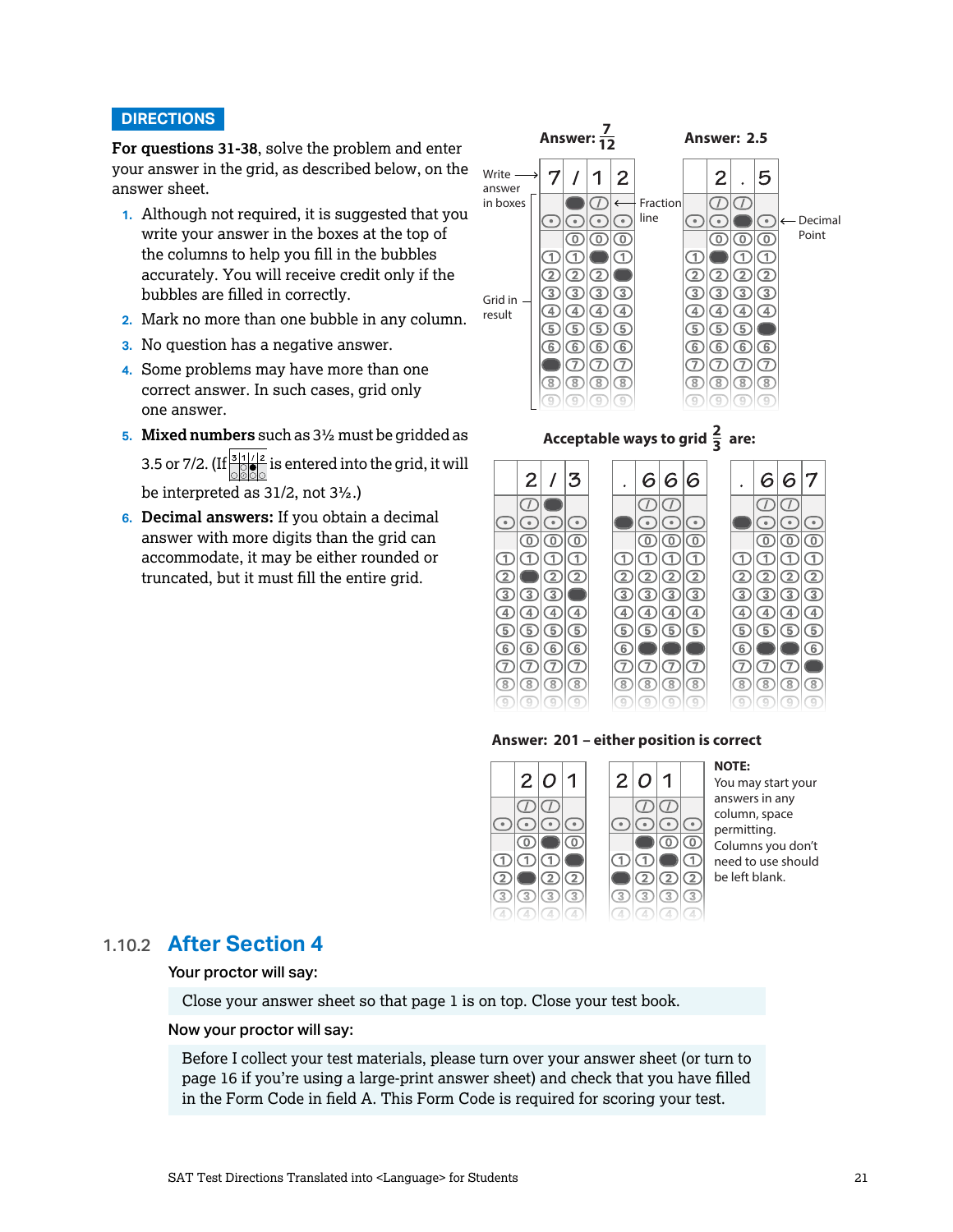Check that you have also completed fields B through D. Please raise your hand if you need help completing any fields.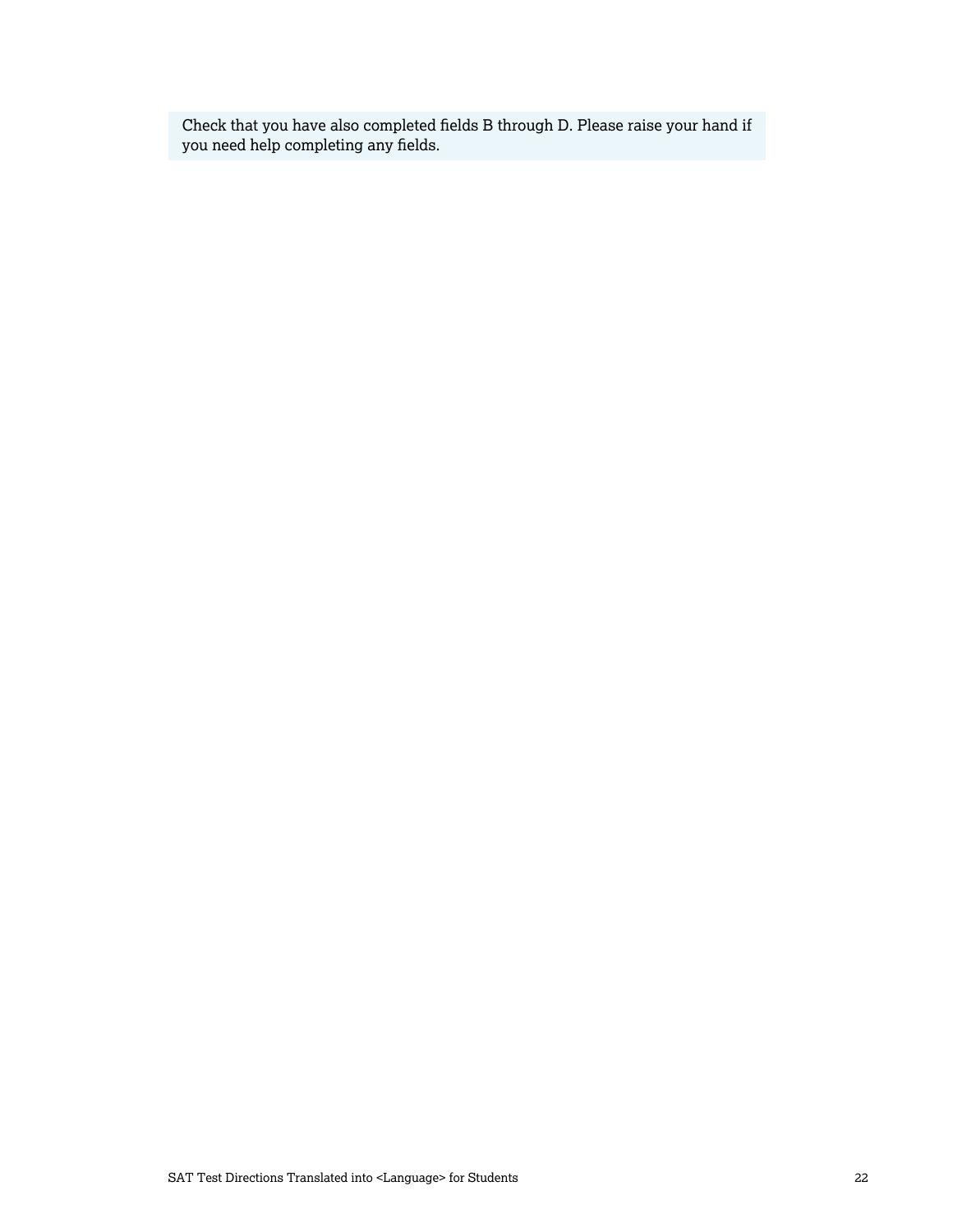# <span id="page-22-0"></span><sup>2</sup> **After the Test**

Your proctor will say:

Congratulations, you have finished the test.

Now listen to this important information. If you wish to cancel your scores before you leave, ask me for a Request to Cancel Test Scores form, which you must complete and return to me before you leave the room. To cancel your scores later, you must notify College Board in writing no later than 11:59 p.m. Eastern Time on the fourth weekday from today. You can also find the form online at **[sat.org](http://sat.org)**.

Send your signed cancellation request by overnight mail or fax. You cannot cancel your scores with an email or phone call.

I will now come around and collect any other test materials from you. Please hold on to your answer sheet.

# 2.1 **Before Collecting Answer Sheets**

Your proctor will say:

If you still have nontest information to fill out on your answer sheet, including any new score report requests that you want to make in field 15, where you can choose which colleges or scholarship programs you want to receive your scores, please open your answer sheet to page 2. Score report requests you make now will be free of charge. Sit quietly and do not write anything on the answer sheet while I dismiss other students. In a few minutes I'll help you complete your answer sheets.

If you have already completed all the nontest information on your answer sheet, leave your answer sheet faceup on your desk.

# 2.2 **Completing the Answer Sheets**

If you have completed the personal information on your answer sheet, keep your answer sheet closed. Your proctor will collect your answer sheet. Otherwise, sit quietly while other students are dismissed.

To all students, your proctor will say:

Follow along in the *Student Answer Sheet Instructions* booklet as I read instructions to you.

For fields 10–14, your proctor will say:

Turn to page 2, and fill in your address in fields 10 through 13 of your answer sheet. These fields are optional but recommended. Leave field 14 blank. Raise your hand if you have any questions. Look up when you're done.

#### For field 15, your proctor will say:

Find field 15 on page 2 of your answer sheet. When you take the SAT as a part of SAT School Day, you're entitled to send your scores to as many as 4 colleges or scholarship programs. If you complete this optional section, your scores will be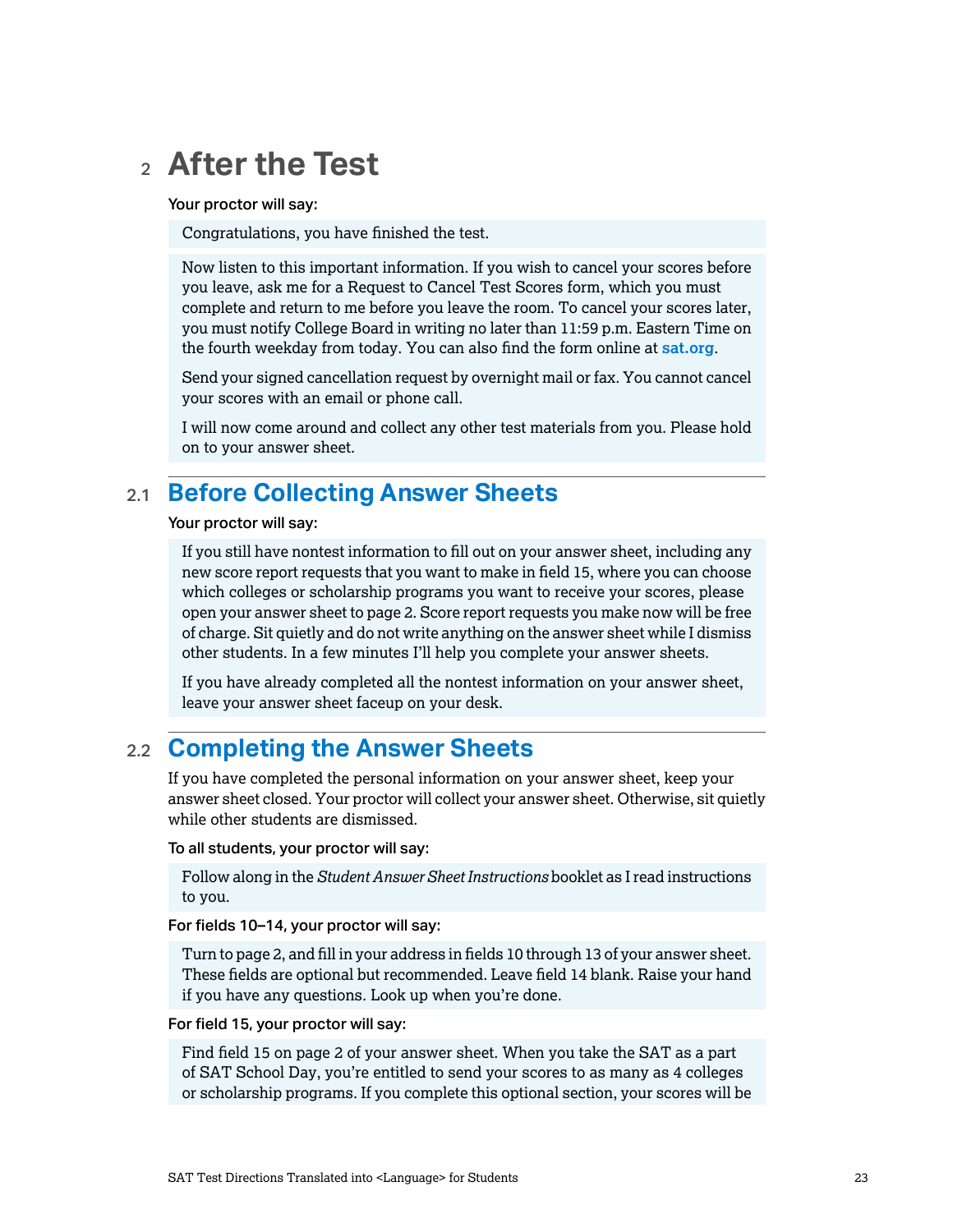sent free of charge. You can also send scores later for a small fee. Colleges and universities are always eager to get scores from students, even if you're not ready to apply.

Find the Score Reporting Code List in your *Student Answer Sheet Instructions*  booklet. Use this list to find the 4-digit number for the schools or scholarship programs you want to send your scores to. U.S. colleges and universities are listed first in alphabetical order by state. Institutions in U.S. territories come next, followed by international ones. The final list in this booklet shows scholarship programs listed by state or country, in alphabetical order.

For each place you want to send scores to, copy the 4 digits in the boxes and fill in the corresponding bubbles. Let me know if you have any questions.

Look up when you're done.

#### Now your proctor will say:

If you have no other information to include on your answer sheet, close the *Student Answer Sheet Instructions* and your answer sheet, and place the answer sheet faceup on your desk.

**If you have already completed fields 16–39 on your answer sheet, turn to Answer Sheet Collection and wait while your proctor reads the next scripts to other students.**

To students remaining in the room, your proctor will say:

I'll now help students start completing the rest of the answer sheet, and while they're working, I'll dismiss anyone who is finished.

For field 16, your proctor will say:

Turn to page 3. Follow the directions in your booklet to fill in field 16 and indicate whether or not you'd like to opt in. Raise your hand if you have questions.

For field 17, your proctor will say:

If you'd like to get information from College Board by email, including information about your scores once they become available online, write in your email address and fill in the corresponding bubbles in field 17. This is on page 6 if you're using a large-print answer sheet. Indicate at the top of the field whether this is your own or a parent or guardian's address. If you give your own email address and opted in to Student Search Service in field 16, you may also get information from colleges sent to you.

To all students, for field 18, your proctor will say:

Field 18 asks for your U.S. mobile number. Only U.S. mobile numbers are accepted. This field is optional. If you agree to the terms printed on your answer sheet, enter your phone number. Please look up when you're done.

When everyone is ready, your proctor will say:

Now we'll complete the rest of the nontest questions, which ask for more information about you, your educational background, experiences, and activities and interests.